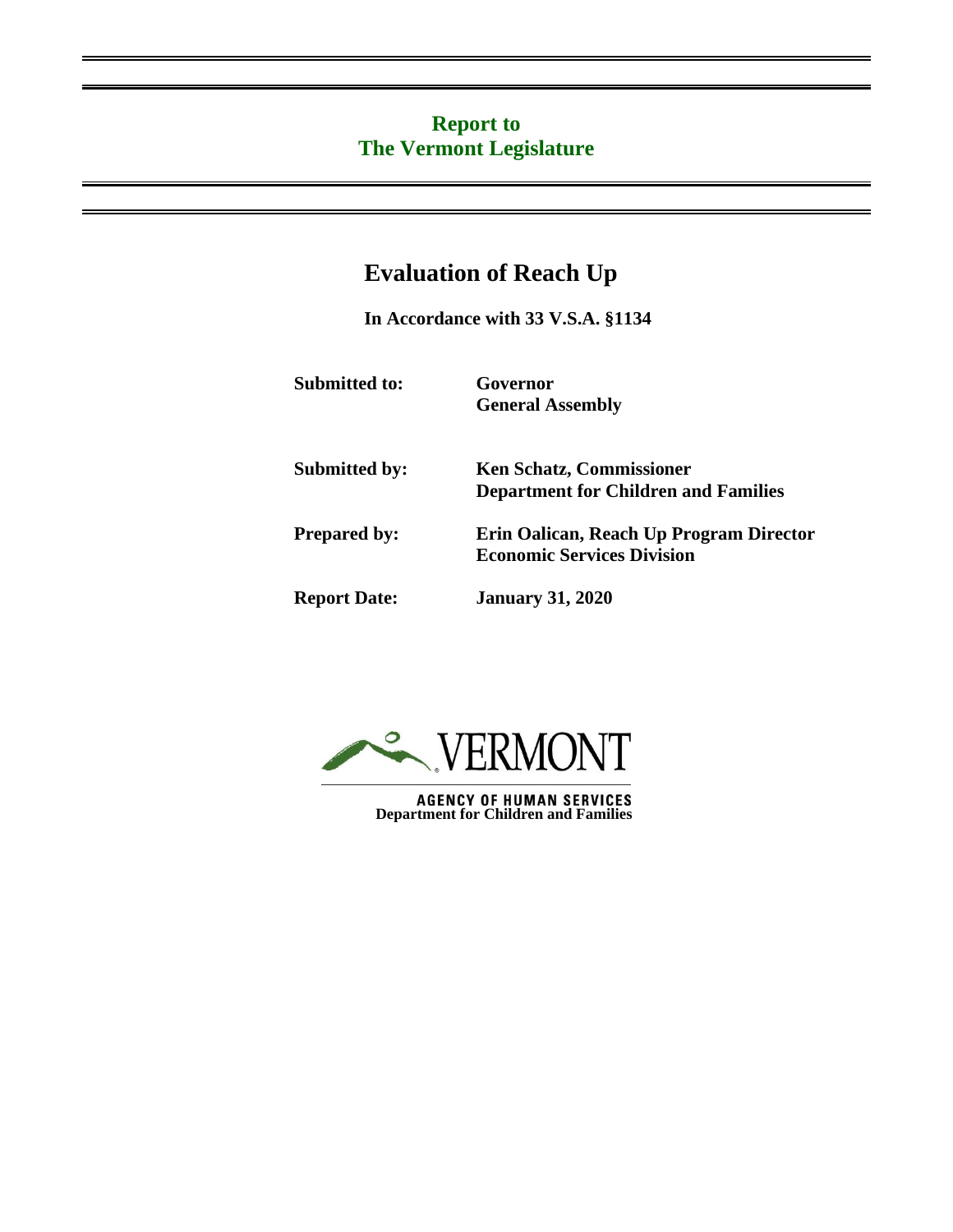# **Table of Contents**

| <b>EXECUTIVE SUMMARY</b>                                                        | 3         |
|---------------------------------------------------------------------------------|-----------|
| <b>INTRODUCTION</b>                                                             | 4         |
| <b>HIGHLIGHTS AND CHANGES IN 2019</b>                                           | 4         |
| <b>SECTION 1: PARTICIPANT BARRIERS</b>                                          | 6         |
| <b>SECTION 2: PARTICIPANT OUTCOMES</b>                                          | 12        |
| SECTION 3: 3SQUARESVT PARTICIPATION OF REACH UP LEAVERS                         | <u>16</u> |
| SECTION 4: HEALTH CARE ENROLLMENT OF REACH UP LEAVERS                           | 17        |
| <b>SECTION 5: SUMMARY OF REPORTS BY CONTRACTORS</b>                             | 17        |
| SECTION 6: WORK PARTICIPATION RATES AND THE CASELOAD REDUCTION CREDIT           | 18        |
| SECTION 7: BASIC NEEDS, HOUSING ALLOWANCES, AND MAXIMUM GRANTS                  | 19        |
| SECTION 8: PROFILES OF FAMILIES WITH 60 COUNTABLE MONTHS OF REACH UP            | 21        |
| SECTION 9: FAMILIES PARTICIPATING IN THE POST-SECONDARY EDUCATION (PSE) PROGRAM | 24        |
| <b>CONCLUSION</b>                                                               | 24        |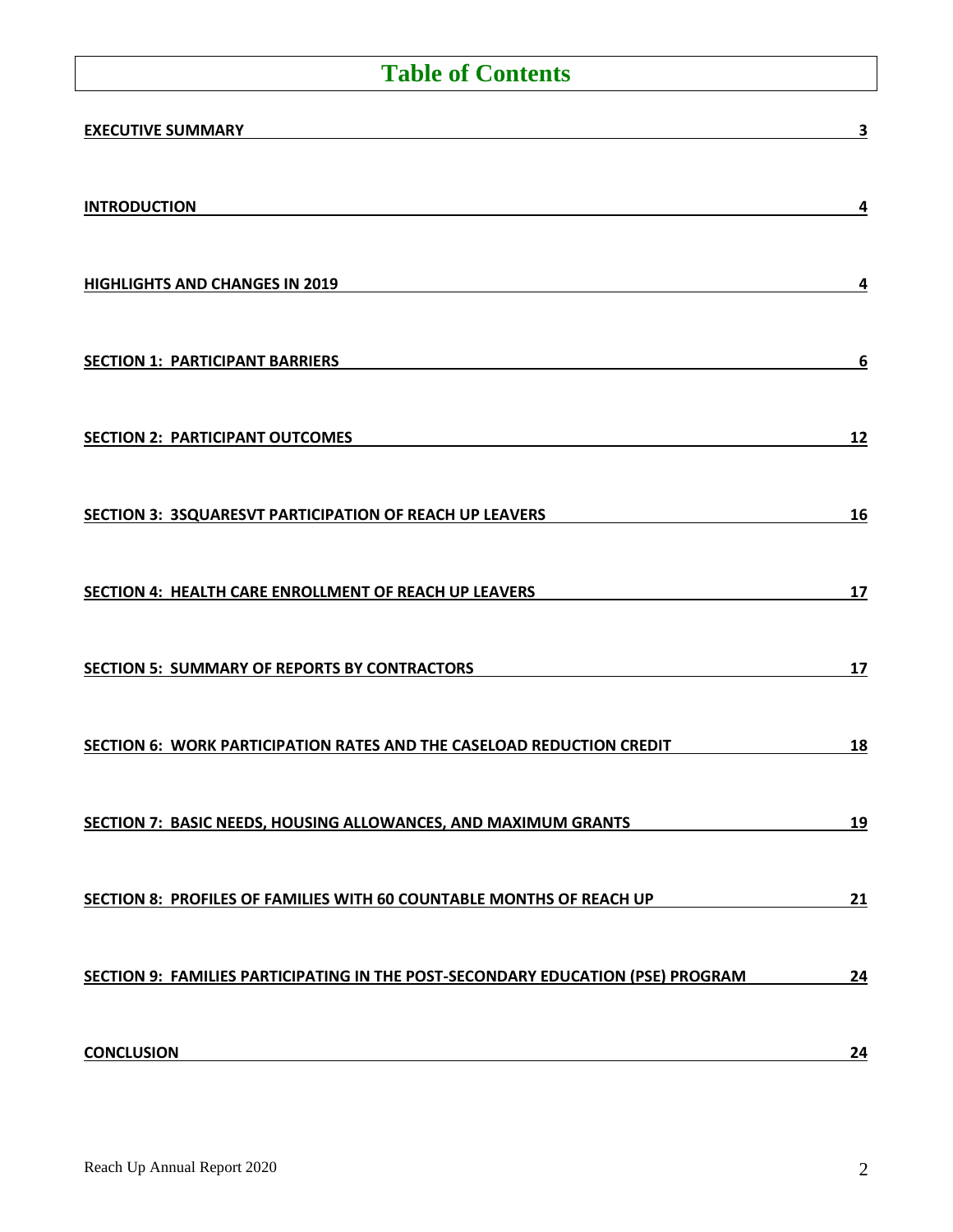#### **Executive Summary**

<span id="page-2-0"></span>This report addresses highlights, trends, and outcomes within the Reach Up, Reach Ahead, and Post-Secondary Education (PSE) Programs. Reach Up is Vermont's Temporary Assistance to Needy Families (TANF) program, and provides cash assistance, case management, and support services to very low-income Vermont families whose income is generally below 45% of the Federal Poverty Level. Reach Ahead provides transitional assistance to participants who are leaving the Reach Up program and are working. PSE supports families with financial assistance and case management as parents pursue a two or four-year higher education degree. These critical programs guide approximately 2,600 Vermont parents and caretakers<sup>1</sup> on their journey to enter or re-join the workforce and provide nearly 6,600 Vermont children with household income that helps provide for basic needs.

Most data in this report, unless stated otherwise, are for the period October 1, 2018 through September 30, 2019 (federal fiscal year 2019). Data reported in Sections 3 (Reach Up leavers' participation in 3SquaresVT) are for the period July 1, 2018 through June 30, 2019 (state fiscal year 2019). Most data are extracted from the state's ACCESS system. In some cases, data are collected manually, through surveys, spreadsheet tracking, or case reviews.

Work throughout 2019 has continued to promote an organizational culture shift that reflects current research on goal attainment and coaching models of case management. Many families consistently face obstacles to entering the workforce – both individual and systemic. These include the lack of affordable childcare, shortage of affordable housing options, deficits in work experience and job skills, transportation challenges, struggles with mental health and substance use, and not having enough money to meet basic needs. On average, the obstacles facing families who have received more than 60 months of Reach Up are far greater. In some cases, such as mental health and transportation, families who have received long term assistance experience challenges up to *double* the rate of other participating families. However, Reach Up is able to mitigate these obstacles to a degree. Program initiatives and the grant increase in August 2019 have helped. Financial support services, childcare subsidy, participant-driven and goal-oriented case management, and connections to other services in the community contribute to promoting family wellbeing and moving into employment. Studies by independent contractors, Leslie Black-Plumeau and Yale University, give us more insight into the challenges families face and how we can design the program to alleviate these challenges. Again this year, Reach Up has met the federal Work Participation Rate thus demonstrating that a goal-centered approach is helping participants move into employment and off the Reach Up program.

Families continue to make progress towards their goals while participating in the Reach Up program, enabling them to enter the workforce or take necessary steps towards entering the workforce. This financial support, though low, provides a crucial safety net while families work towards employment. It also provides critical support for children; well-documented research shows that children who have benefited from financial assistance programs have better outcomes, even as adults. Adults who are obtaining employment are earning wages higher than ever, even when adjusted for inflation.

Reach Up Annual Report 2020 3  $<sup>1</sup>$  This number represents the approximate number of adults required to participate in work activities. Some households may</sup> have more than one adult participating, so this number will be higher than the average number of households served. Also, an additional 1296 families are receiving a "child-only" grant, which provides cash assistance to children whose parent(s) receive Supplemental Security Income (SSI), or who are being cared for by an adult other than their parent.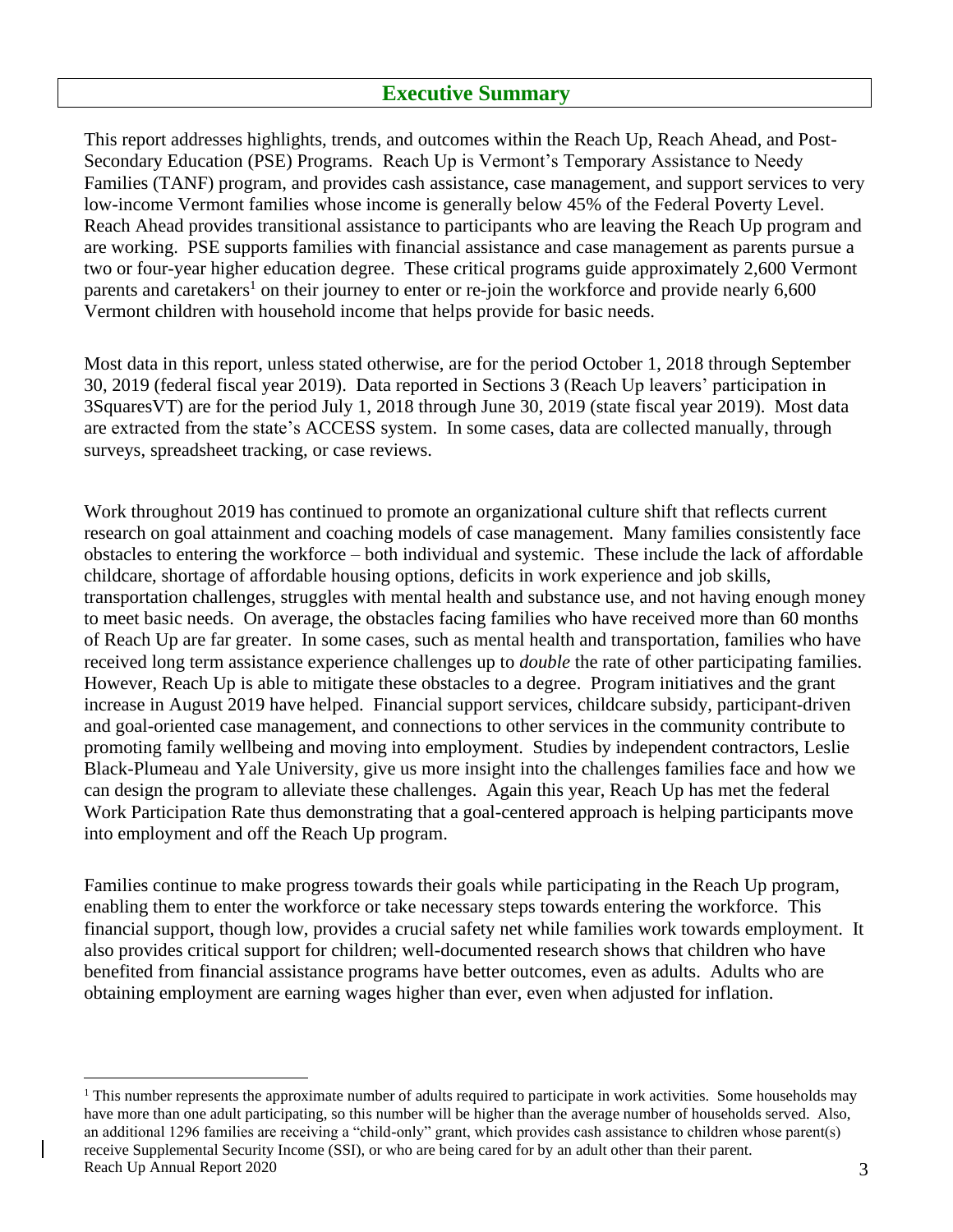### **Introduction**

<span id="page-3-0"></span>Department for Children and Families (DCF) submits this report pursuant to 33 V.S.A § 1134, which requires that annually by January 31<sup>st</sup>, DCF report to the Governor and the General Assembly on progress achieving the goals in 33 V.S.A. § 1002, § 1102, and §1202 in the past year. The following sections in this report correspond to the numerical paragraphs under subsection 1134.

## **Highlights and Changes in 2019**

#### <span id="page-3-1"></span>**Goal-Oriented Coaching Approach**

The Reach Up program continues to work with Mathematica Policy Research on developing and refining strategies to help participants succeed in entering the workforce. "Mathematica Policy Research is a pioneering nonpartisan research organization dedicated to improving public well-being." More information about Mathematica is available here: [https://www.mathematica-mpr.com/about](https://www.mathematica-mpr.com/about-mathematica)[mathematica.](https://www.mathematica-mpr.com/about-mathematica) In the last year, the program has also been honored to receive expert technical assistance from Dr. LaDonna Pavetti, Ph.D., of the Center for Budget and Policy Priorities. Dr. Pavetti has been researching and implementing solutions for TANF programs for the last 20 years.

Reach Up case managers use a strength-based, coaching model of case management, in which a mutually trusting and respectful relationship is built. Recently, case managers transitioned to using a goal-setting tool called "Stepping Stones," which includes questions about family and child well-being. This tool was chosen specifically to complement the movement in Reach Up towards a science-based approach to helping participants achieve their goals. Coaching builds upon intrinsic motivation to help participants pursue goals which are personally meaningful to them. Empowering participants in this way increases their level of trust in their case manager, enabling case managers to more easily determine the strengths and challenges of each family, and connect them to appropriate resources. Setting and achieving goals is also key to strengthening critical core adult capabilities needed for financial stability, family well-being, and healthy parenting.<sup>2</sup> The development of responsive relationships between case managers and participants models the healthy relationships needed within families to mitigate the effects of stress.<sup>3</sup> This work has been guided and facilitated by nationally renowned experts from Mathematica Policy Research and Dr. LaDonna Pavetti, Ph.D., of the Center for Budget and Policy Priorities, and uses research to inform best practices.

#### **Benefit Increase**

The Department calculates a basic needs standard that is based on needs considered essential to all individuals. These needs include food, shelter, clothing, fuel, utilities, personal incidentals, and special needs. For more than a decade the basic needs standard remained at the 2004 level. In August 2019, the Department implemented an increased basic need standard deduction, allowing Reach Up participants to be able to cover more of their combined basic needs. The basic need standard changed to the 2008 level as follows<sup>4</sup>:

<sup>2</sup> *The Science of Adult Capabilities*, https://developingchild.harvard.edu/science/deep-dives/adult-capabilities/

<sup>3</sup> *Goal 4 It: Science-Informed Approach to Achieving Economic Independence,* Michelle Derr, Ph.D. and Jonathan McCay, Mathematica Policy Research

<sup>&</sup>lt;sup>4</sup> To calculate the grant, the basic needs standard is added to the shelter standard (up to \$450), and then the sum is "ratably reduced" by 49.6%.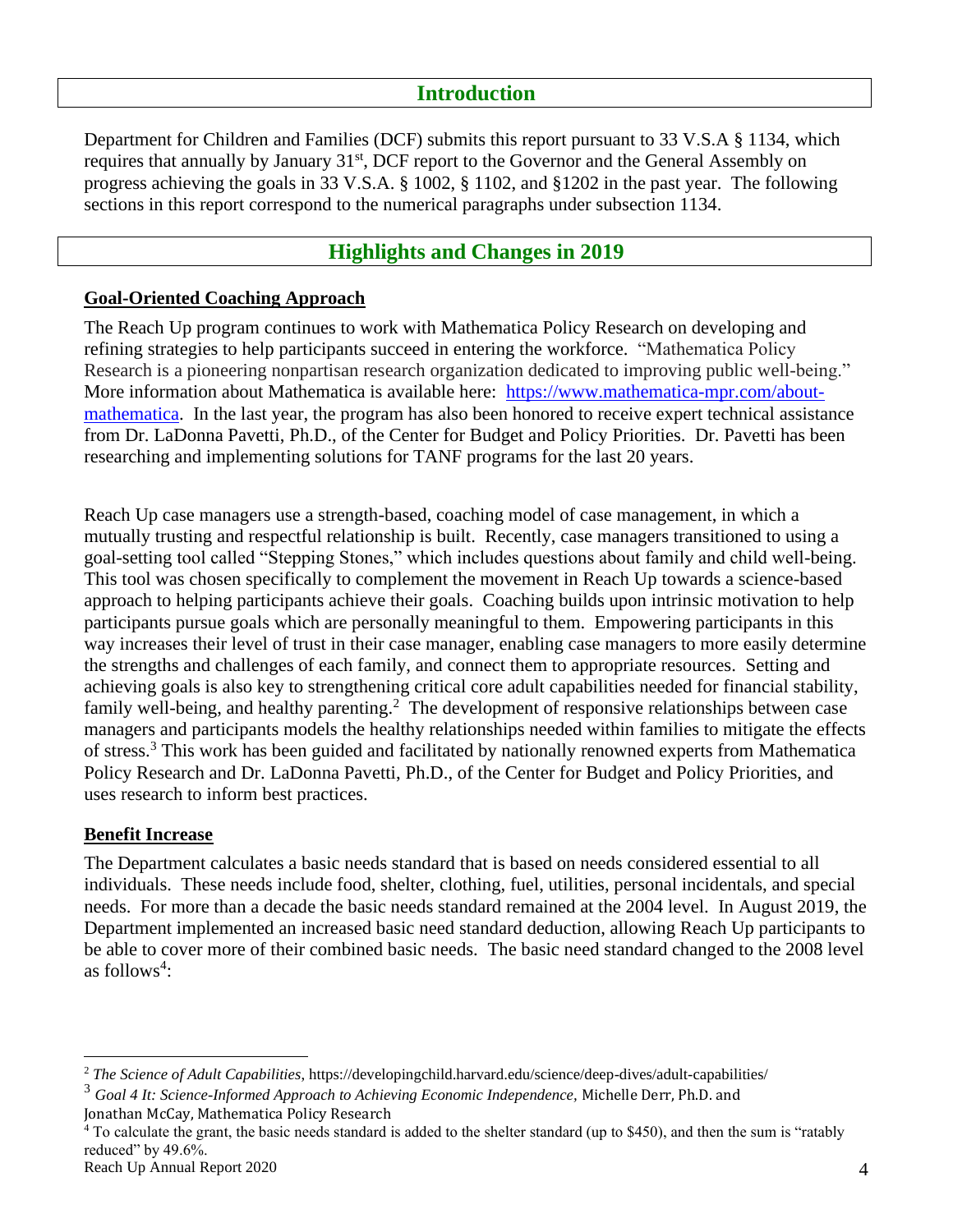| <b>Number of</b><br>household<br>members |     | 2   | 3    | 4    | 5    | b    |      | 8    | 9+         |
|------------------------------------------|-----|-----|------|------|------|------|------|------|------------|
| Old standard                             | 475 | 680 | 891  | 1064 | 1247 | 1372 | 1589 | 1769 | $+170$ /pp |
| New standard                             | 585 | 771 | 1011 | 1209 | 1418 | 1560 | 1803 | 2012 | $+193$ /pp |

Due to this increase, the maximum grant sizes increased as follows<sup>5</sup>:

| <b>Family Size</b> | <b>Outside Chittenden</b><br><b>County Prior to</b><br><b>August, 2019</b> | <b>Outside Chittenden</b><br><b>County Beginning</b><br><b>August, 2019</b> | <b>Chittenden County</b><br><b>Prior to August,</b><br>2019 | <b>Chittenden County</b><br><b>Beginning August,</b><br>2019 |
|--------------------|----------------------------------------------------------------------------|-----------------------------------------------------------------------------|-------------------------------------------------------------|--------------------------------------------------------------|
|                    | 434                                                                        | 489                                                                         | 458                                                         | 513                                                          |
|                    | 535                                                                        | 581                                                                         | 560                                                         | 606                                                          |
|                    | 640                                                                        | 700                                                                         | 665                                                         | 725                                                          |
|                    | 726                                                                        | 798                                                                         | 750                                                         | 823                                                          |

#### **Decrease to the Parent's countable SSI income in the Reach Up Budget**

Since 2015, the Department has been counting a portion of a parent's SSI payment as unearned income when determining the family's monthly benefit amount. On August 1<sup>st</sup>, 2019, the countable amount of a Parent's SSI payment as income to determine the Reach Up benefit decreased from \$115 to \$77.<sup>6</sup> This change increased the household's monthly Reach Up benefit amount, resulting in a \$38 increase per month for these families.

#### **Addressing Transportation Obstacles**

Owning a car is one of the most important factors for economic mobility.<sup>7</sup> Every year, the Reach Up program purchases approximately 60 cars through Good News Garage for families across the state to help them obtain or maintain employment. Data show that the transportation barrier for families has been slowly decreasing over the last few years, due in part to the resources devoted to addressing this, and to the case managers' focus on helping families obtain licenses and pay off fines. An analysis of families who received cars through Reach Up showed higher wages seven months later. For families who were not yet employed when they received a car, they were significantly more likely to get a job than those who did not receive a car. The impacts of car ownership are further reaching than employment, affecting the entire family and offering previously unavailable opportunities. Participants describe a sense of pride when they can pick their children up at school. Kids have access to extracurricular activities, and parents can look for more affordable housing options and better jobs in different areas of the state.

 $<sup>5</sup>$  If shelter expenses exceed \$400 per month outside Chittenden County or \$450 in Chittenden County, the grant increases the</sup> figures listed by up to \$45 per month.

<sup>6</sup> Act 72 of 2019, Section E.323.1

<sup>7</sup> Evelyn Blumenberg and Gregory Pierce, *The Drive to Work: The Relationship between Transportation Access, Housing Assistance, and Employment among Participants in the Welfare to Work Voucher Program,*  <https://journals.sagepub.com/doi/10.1177/0739456X16633501>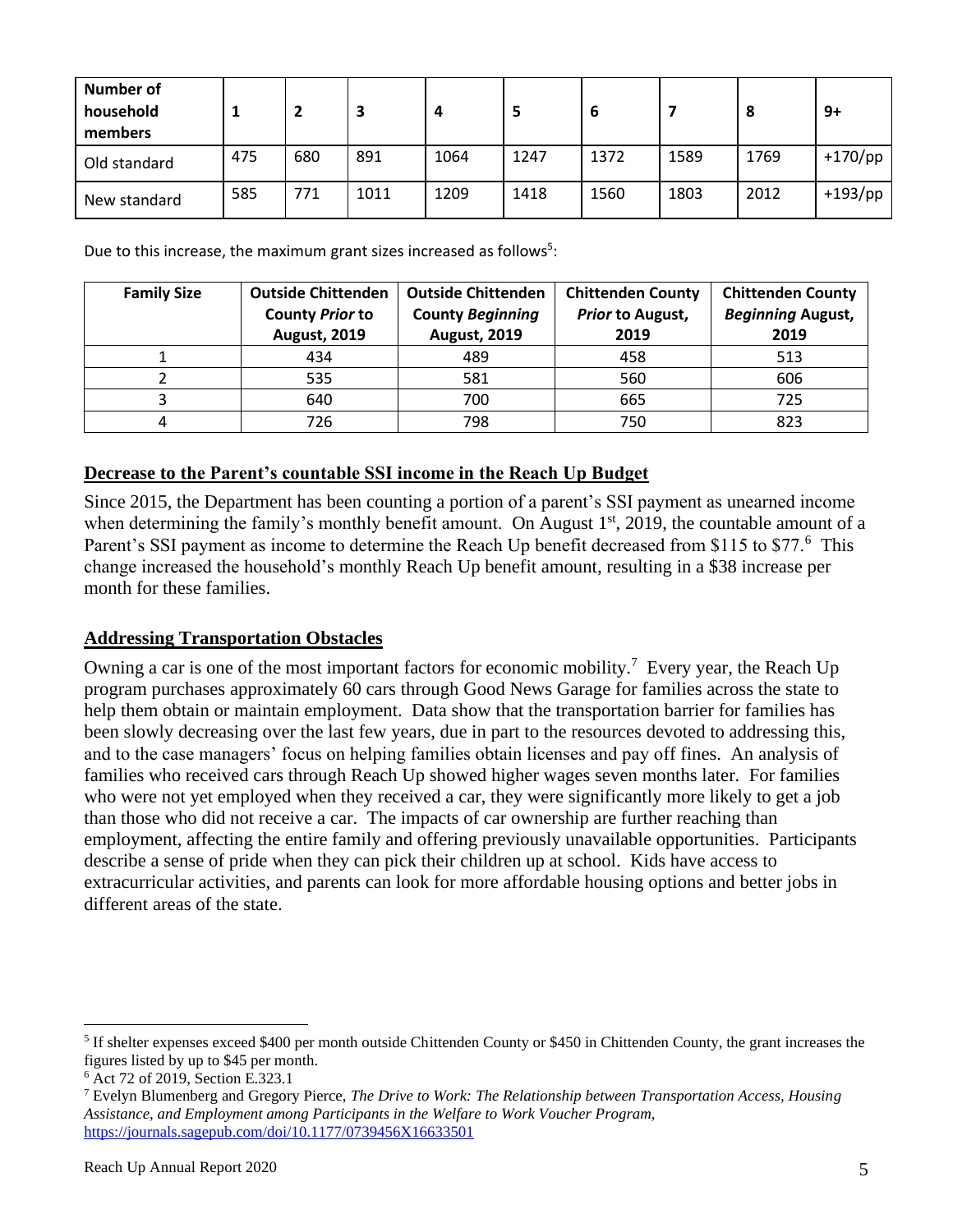### **Post-Secondary Education (PSE)**

The role of post-secondary education in economic mobility is clearly documented. A PSE graduate earns, on average, double the income of a participant leaving the Reach Up program for employment. For more recent PSE graduates the number is even more promising. The median income of students who graduated from PSE in 2017 was \$30,639, compared to the \$20,703 median income of students who graduated in  $2013^8$ .

2019 Post-Secondary Education (PSE) highlights:

- Our PSE program continues to grow each year. In September 2018, we had 91 participants; by September 2019, the number of participants increased to 98<sup>9</sup>.
- Over the last year, we have updated and streamlined our forms to make the application process easier for students.
- Because the majority of PSE students begin their college career at CCV, we have worked hard to build a stronger working relationship with CCV. We hold quarterly meetings with CCV to share resources and brainstorm different ways we can increase participation in the PSE program.
- Through our collaboration with CCV, we have brought numerous resources to our staff including a presentation on Dual Enrollment and Prior Learning Assessment. Each district has made local connections with CCV academic advisors, which allows them to work together at a local level as well.

## **Mental health [Outreach for MotherS \(MOMS\) Partnership®](file:///C:/psychiatry/moms)**

In the spring of 2018, Reach Up was chosen through a competitive process to be one of the nation's first TANF programs to replicate this evidence-based program developed by Yale University to address the mental health needs of mothers. The program has seen impressive results, with participants in the program experiencing a dramatic decrease in depressive symptoms, increase in workforce engagement, and increase in follow through on treatment. Implementation is estimated to begin in early 2020 in Burlington.

### *For more information on the impact of this program: <https://medicine.yale.edu/psychiatry/moms/impact/>*

Reach Up has spent the last year planning for implementation with technical assistance from Yale University. Progress includes:

- Development of a "Guide Team," a group of local service providers and experts in the field on maternal mental health and non-profits serving low income mothers;
- Completion of the Goals and Needs Assessment, a survey of 140 mothers in Reach Up. The survey was developed by Yale University social scientists and analyzed by data experts at Yale, and provides valuable information about families receiving Reach Up;
- Ongoing work on a "long term Reach Up study," which looks at the characteristics of families who have been receiving assistance long term.

## **Section 1: Participant Barriers**

<span id="page-5-0"></span>Participant barriers or obstacles may prevent or delay entrance into the workforce. Reach Up participants and their families often face significant obstacles on their path to employment. Data illustrating "barriers" and deferments from the work requirement help us to understand the most common issues families face while participating in the program. Reach Up case managers help families

<sup>8</sup> *2017 Reach Up Leavers,* Leslie Black-Plumeau and Robert McIntyre, October 1, 2019

<sup>9</sup> This is a point in time count of students matriculating for the fall semester; these numbers do not match the data provided later in this report.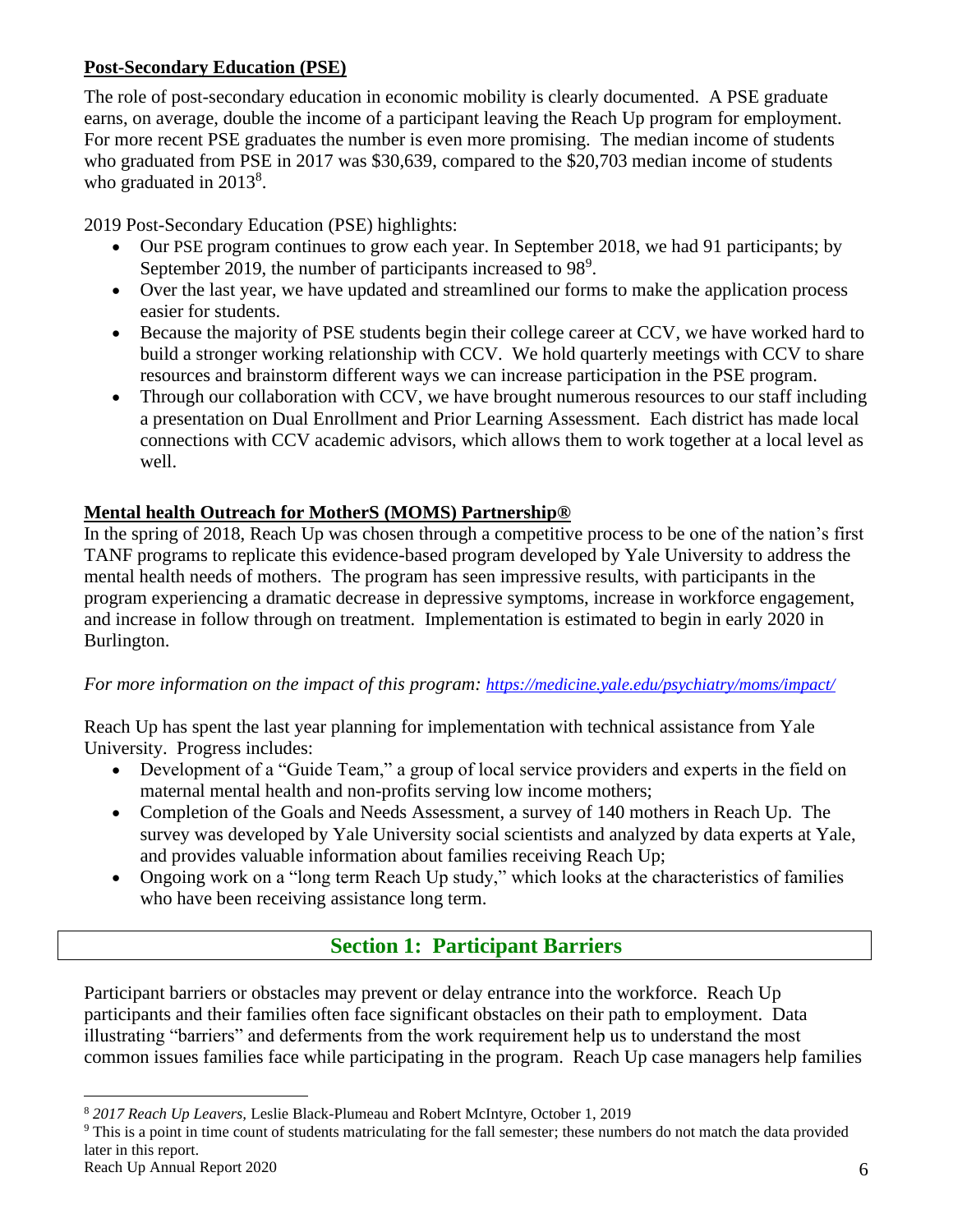set goals to overcome these obstacles and access opportunities that will help them become financially stable.

The two following charts illustrate:

- the types of families and number of adults participating in the Reach Up program;
- the number of participants with barriers;
- the number of participants with deferred work requirements; and
- the ages of children in families receiving Reach Up.

The data represent the average monthly numbers for the period of October 2018 through September 2019:



#### **Average Number of Adults Participating in Reach Up Program**

| <b>Family Type</b>                                             | <b>Average Number of Adults Participating</b><br>in Reach Up Each Month<br>(does not include Postsecondary Education Program,<br>Reach First and Reach Ahead participants) |
|----------------------------------------------------------------|----------------------------------------------------------------------------------------------------------------------------------------------------------------------------|
| Child Only (child's parent or caretaker is<br>not on Reach Up) | 0                                                                                                                                                                          |
| Single Adult                                                   | 1902                                                                                                                                                                       |
| Two Able-To-Work Adults                                        | 408                                                                                                                                                                        |
| Two Adults, At Least One Not Able to<br>Work                   | 151                                                                                                                                                                        |
| <b>Total Adults</b>                                            | 258311                                                                                                                                                                     |

<sup>&</sup>lt;sup>10</sup> Household level data

 $^{\rm 11}$  Individual level data

Reach Up Annual Report 2020 7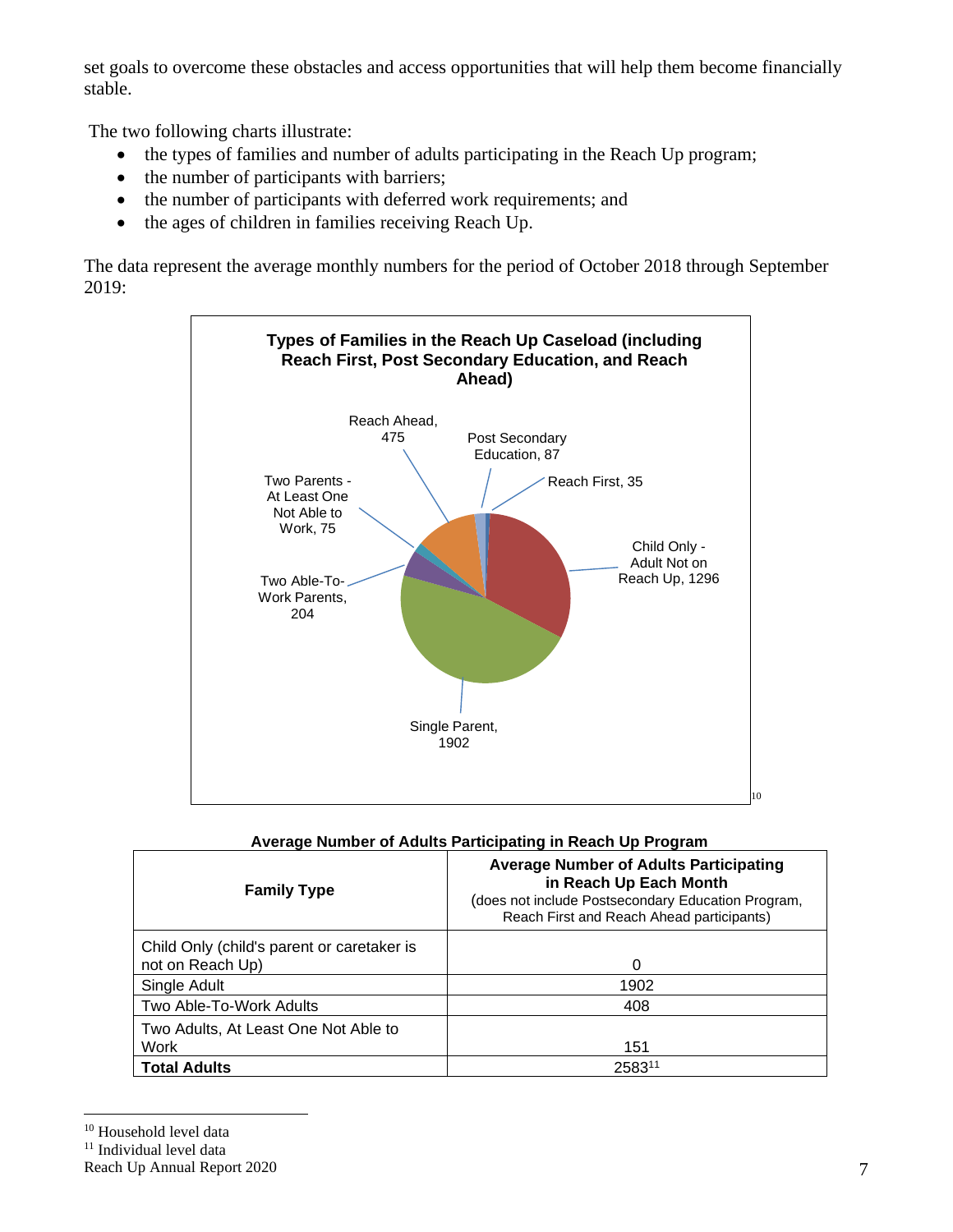### **Reach Up Participants with Barriers**

Reach Up Case Managers assess participants' strengths and barriers to employment on an ongoing basis. Data are collected in several ways. Case managers enter data into the Family Support Matrix in the ACCESS system as changes occur in the participants' situations. Additionally, in 2019 Reach Up conducted a survey designed by Yale University for mothers in Reach Up living in Chittenden and Franklin counties. This study, called a "Goals and Needs Assessment," provided additional data about strengths and obstacles families participating in Reach Up experience.

Some of the most significant obstacles Reach Up participants face include:

- **Availability of affordable childcare**  Reach Up provides a full childcare subsidy for participating families. It also offers a deferment for parents to delay the work requirement in order to care for their children under age two. However, the availability of childcare (especially for children under age two) and required copayment (commonly \$25-\$50 per child, per week) continue to present challenges for parents trying to enter the workforce. According to the Goals and Needs Assessment, nearly 65% of respondents reported an issue with childcare within the last year. Most of those cite unaffordability and lack of childcare options as the specific issues. Many of those who experienced childcare challenges noted that it affected their ability to work.
- **Housing** The Reach Up grant is not high enough to cover market rent in most Vermont towns, and only one quarter of Reach Up participants live in subsidized housing. Additionally, housing stock is severely limited. The Goals and Needs Assessment found that more than half of mothers surveyed screened positive for housing insecurity. However, the case management support provided by Reach Up does help mitigate these obstacles to a degree. For example, 51% of families experienced an improvement in their housing situation after participating in the program for one to two years.<sup>12</sup>
- **Work skills and experience**  Most Reach Up participants still move into low-wage work, however, wages are gradually increasing. Reach Up contracts with Vermont Adult Learning, The Vermont Association of Business Industry and Rehabilitation (VABIR), and Parent Child Centers to provide job coaches and employment specialists.
- **Transportation** This barrier has gradually decreased over the last several years and has decreased again from 31% in 2018 to 29% in 2019. Reach Up purchases vehicles to support working families each year, provides rides for those with no transportation through the Good News Garage Ready to Go program, and helps participants develop plans to pay fines and obtain their licenses. However, the effects of the lack of transportation are profound. The Goals and Needs Assessment found that lack of transportation caused nearly one-third of participants to lose a job, and over half to miss a doctor's appointment for someone in the family (including children). Despite the decrease in overall transportation barriers as noted above, 61% reported at least one issue with transportation in the previous 6 months. Even when transportation exists, it is often precarious. Families face expensive car repairs, unaffordable fines, unexpected break downs due to unreliable cars, etc.
- **Mental health, physical health and substance use disorder** Each district office has direct access to a clinician, clinical case manager and/or wellness coach specifically for Reach Up participants. This access is especially important for pre-contemplative work and removing barriers to treatment. Additionally, starting in February 2020, mothers participating in Reach Up in Chittenden County may have the opportunity to participate in the Vermont MOMS Partnership<sup>SM</sup>, a program that addresses maternal depression with proven results in improving employment outcomes and reducing depressive symptoms.
- **Finances** Though the cost of living increases steadily, and housing costs in particular have skyrocketed, the Reach Up grant remained stagnant until 2019 when it increased slightly. This was

Reach Up Annual Report 2020 8 <sup>12</sup> Black-Plumeau, L and McIntyre, R, *Emergency Housing Program by families receiving Reach Up*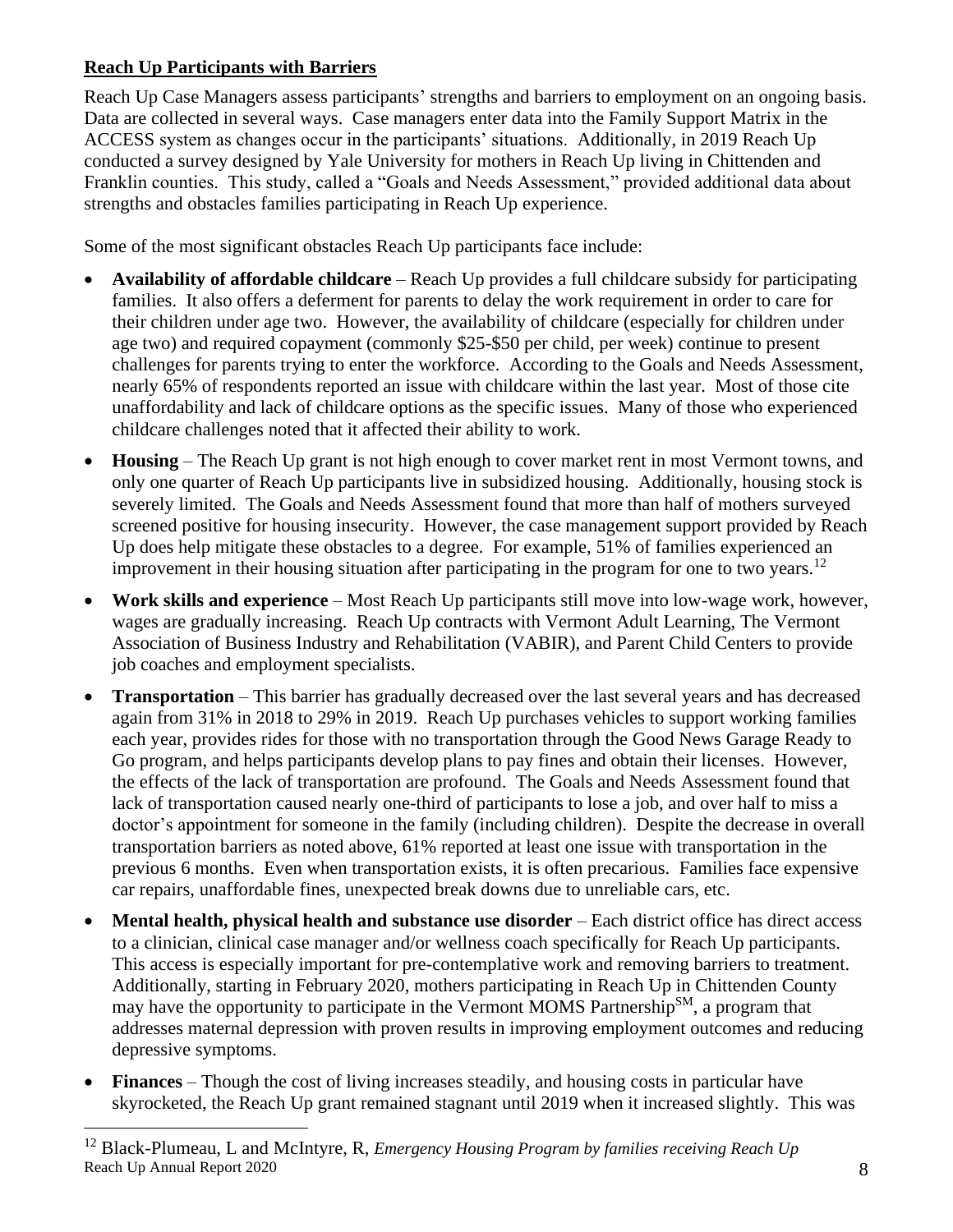the first increase in benefits families received in 14 years, which helps them meet more of their basic needs. Pilots such as the Financial Empowerment program, which enable families to build assets and learn about their finances at the same time, provide a crucial income boost for very low-income families. These families still live in a constant state of scarcity. Scientists have likened living in chronic poverty to trying to function with a missed night of sleep.<sup>13</sup> The toxic stress associated with poverty (especially long term), affects the ability of both adults and children to plan for the future.

The chart below illustrates the percentage of Reach Up participants assessed as having specified barriers. The case manager enters the results of assessment into ACCESS, from which the following data is extracted. During the period from October 2018 to September 2019, case managers assessed 5,080 participants and found 14,710 barriers, an average of 2.9 barriers per participant. The average number of barriers per participant has been slowly increasing since 2012 when the average number of barriers per participant was 2.2. Though caseloads continue to decrease, the participants remaining on Reach Up have more obstacles and challenges to overcome as they work towards sustained employment and financial stability.



#### **Key to Domains:**

- **Adult Employment** Poor or no work history, no employment opportunities, other employment factors
- **Finances** Severe debt problems, poor or no budgeting skills, bankruptcy, other
- **Transportation** No driver's license or permit, no transportation, unreliable transportation, suspended license, owes fines, needs CRASH, needs car repairs, other
- **Emotional Health** Alcohol abuse, drug abuse, mental health issues, other
- **Health and Safety** Physical health issues, lack of medical providers, dental work needs, other
- **Education** No diploma or GED, doesn't speak English, difficulty learning, lacks essential skills, learning disability, other
- **Shelter** Homeless/living in shelter, dangerous/inadequate housing, lack of affordable housing, owes back rent, other
- **Community Relations** Poor relationships with neighbors, isolated from community/services, other

Reach Up Annual Report 2020 9 <sup>13</sup> Mullainathan, S and Shafir, E, *Scarcity: Why Having Too Little Means So Much*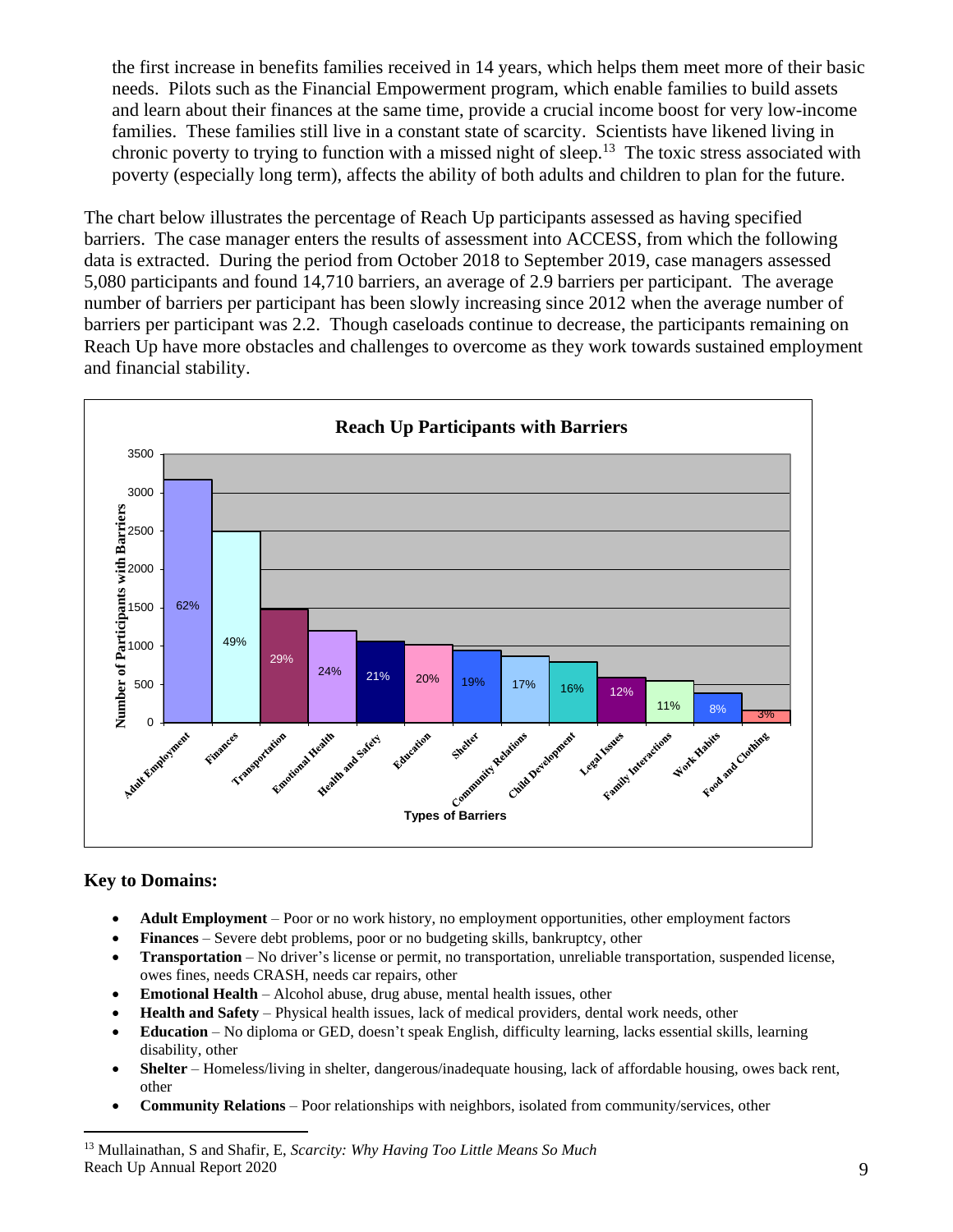- **Child Development** Children who have serious developmental delays, serious behavioral problems, no child care available, disabled child, child has IEP, other
- **Legal** Legal or court proceedings, divorce, history of criminal activity, other
- **Family Interactions** Efforts being sabotaged, multiple agency involvement, family make-up frequently changing, frequent family conflicts, domestic violence, needed in home, other
- **Work Habits** Lacks hard skills, lacks soft skills, other
- **Food and Clothing** Inadequate clothing, inadequate nutrition, other

To help mitigate these obstacles, Reach Up provides incentives and support services designed to help families reach their employment goals. Support services improve participants' prospects for employment and job retention. The need for support services is determined during assessment, reassessment, and during the creation and modification of the Family Development Plan. Reach Up provides a wide range of support services including payment for childcare and transportation. Case managers also use the "*Your Money, Your Goals*" toolkit to integrate financial capability into the program and to address financial barriers. While transportation remains a significant barrier to employment for Vermont Reach Up participants, the transportation barrier has steadily decreased over the last 9 years from a high of 42% to the current 29%.

It is important to remember that these obstacles can have profound effects on the children in these families. Some obstacles, such as housing insecurity, can literally affect the developing brains of young children. There is strong research to suggest that factors such as increased income, stable housing, enough food to eat, and high-quality childcare in the early years improves outcomes for children for decades. Devoting resources to families to address these barriers not only affects parental ability to enter the workforce today, but also results in greater school success for their children and an increased likelihood that children will enter the workforce in the future.

#### **Reach Up Participants with Deferments from the Work Requirement**

A deferment is a temporary postponement of the program's full work requirement. A deferred participant must have a Family Development Plan that includes an employment goal. They also participate in activities that address the reason for the deferment, ultimately leading to the achievement of the employment goal. Consistent with the Department's strength-based approach to case management, staff modify rather than defer the number of work requirement hours for participants who can work at least 10 hours per week. Figures in the chart below represent the deferment status of adults with a work requirement: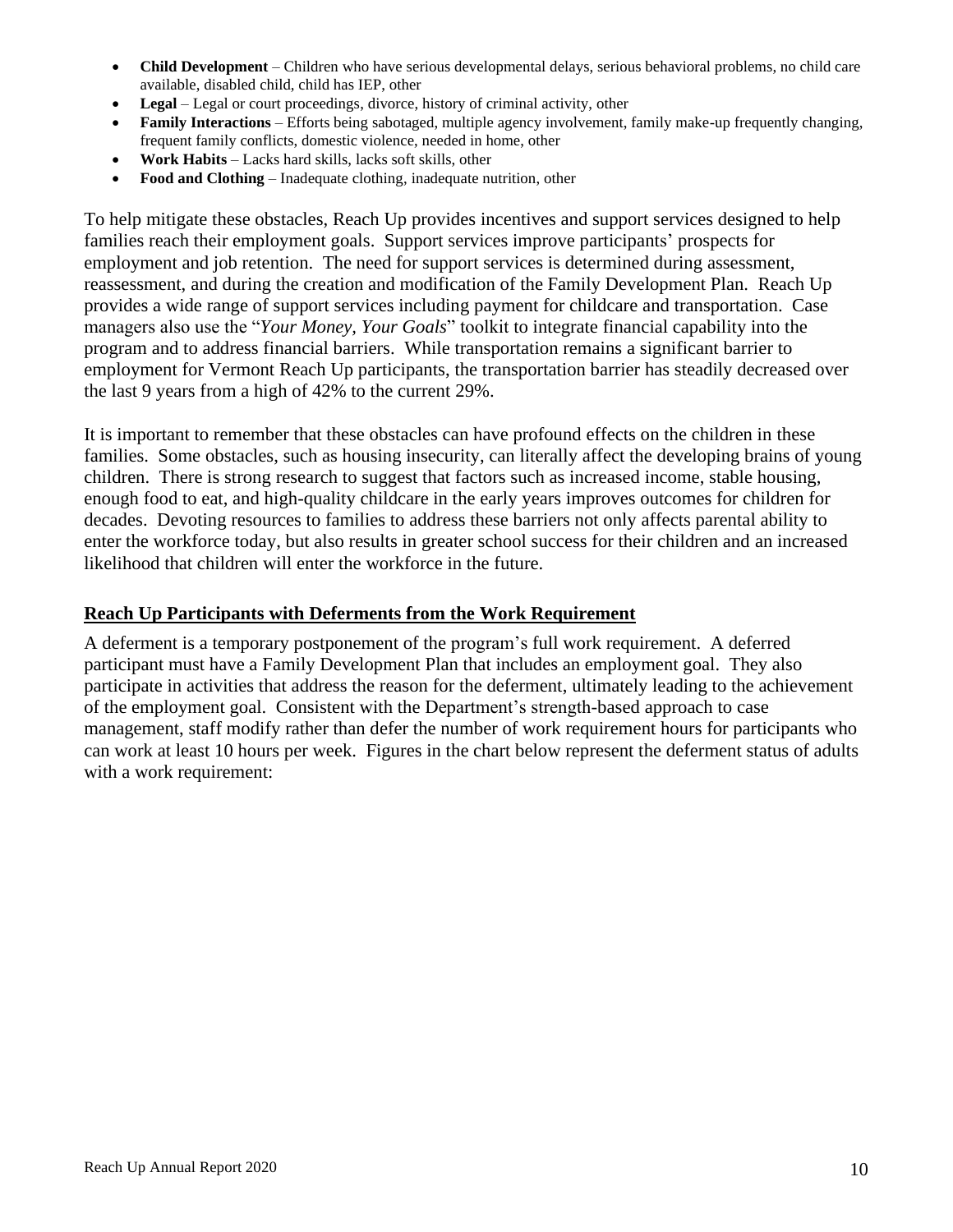

The above chart illustrates the ages for a monthly average of 6,583 children who received Reach Up assistance from October 2018 through September 2019. Approximately 44% are under age 6, a critical time in child development; 56% are age 6 or over. The deferment chart above illustrates that on average 314 participants per month received a deferment from their work requirement to care for a child under the age of 2.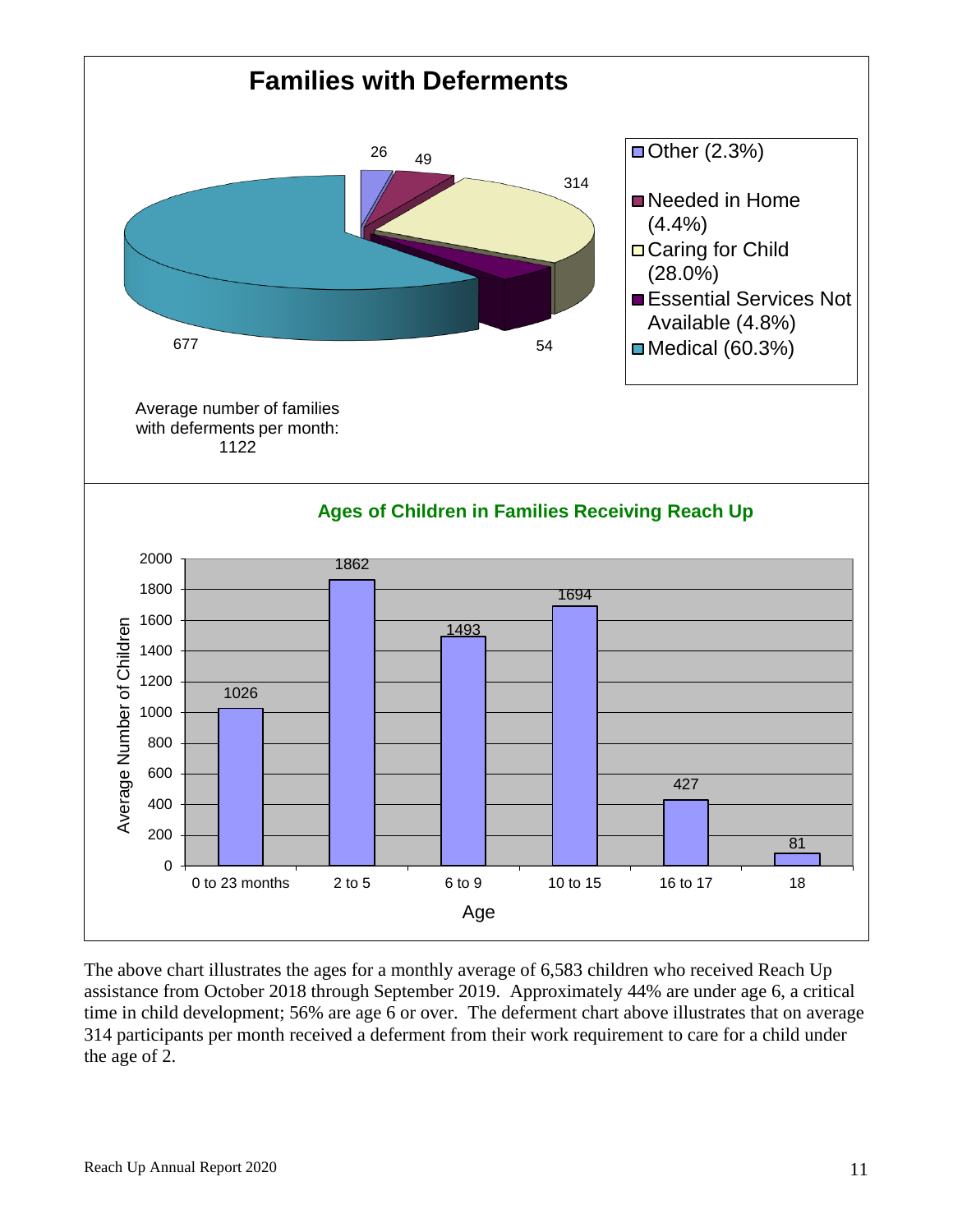### **Independent Medical Review Team**

The Department contracts with two physicians and a nurse practitioner to review medical deferment requests to determine whether to uphold the original treatment provider's recommendation, modify it, or to deny the request.<sup>14</sup> The Medical Review Team's expertise includes psychology/mental health, pediatrics, and general practice. In FY19, 719 medical deferment requests were reviewed and most of those decisions resulted in a modified work requirement or brief deferment followed by modification; 349 of these were duplicative reviews<sup>15</sup>. The following chart illustrates a breakdown of cases reviewed during the last fiscal year:

|                                            | <b>Denial</b> |     | <b>Modification   Deferment followed</b> | Full             | <b>Total</b> |
|--------------------------------------------|---------------|-----|------------------------------------------|------------------|--------------|
|                                            |               |     | by Modification                          | <b>Deferment</b> |              |
| <b>Needed In the</b><br>Home <sup>16</sup> |               | 25  | 36                                       | 33               | 94           |
| <b>Medical</b>                             |               | 235 | 306                                      | 78               | 625          |
| <b>Total</b>                               |               | 260 | 342                                      |                  | 719          |

#### **Deferment Determination Breakdown**

## **Section 2: Participant Outcomes**

<span id="page-11-0"></span>Charts in this section illustrate monthly averages of Reach Up and Reach Ahead participants' work by occupation, industry, and wages based on data from October 2018 through September 2019. It does not include the Postsecondary Education program. The last chart illustrates the number of families that moved off assistance.

#### **Participant Employment Data**

The charts below illustrate occupations of an average of 896 Reach Up and Reach Ahead participants per month who are working. Of the 896 participants, 564 are in the Reach Ahead program. Within Reach Up, 332 are working; this figure demonstrates that 13% of adults in Reach Up work while remaining eligible for the program.

Reach Up Annual Report 2020 12  $^{16}$  Needed in the home to care for a seriously ill or disabled family member, usually a child

<sup>&</sup>lt;sup>14</sup> The medical review process was implemented pursuant to 33 V.S.A. 1114(b)(5) and (d).

<sup>&</sup>lt;sup>15</sup> Duplicative reviews are cases where the timeframe for the deferment has ended, and they are being reviewed again for possible continued deferment or modification.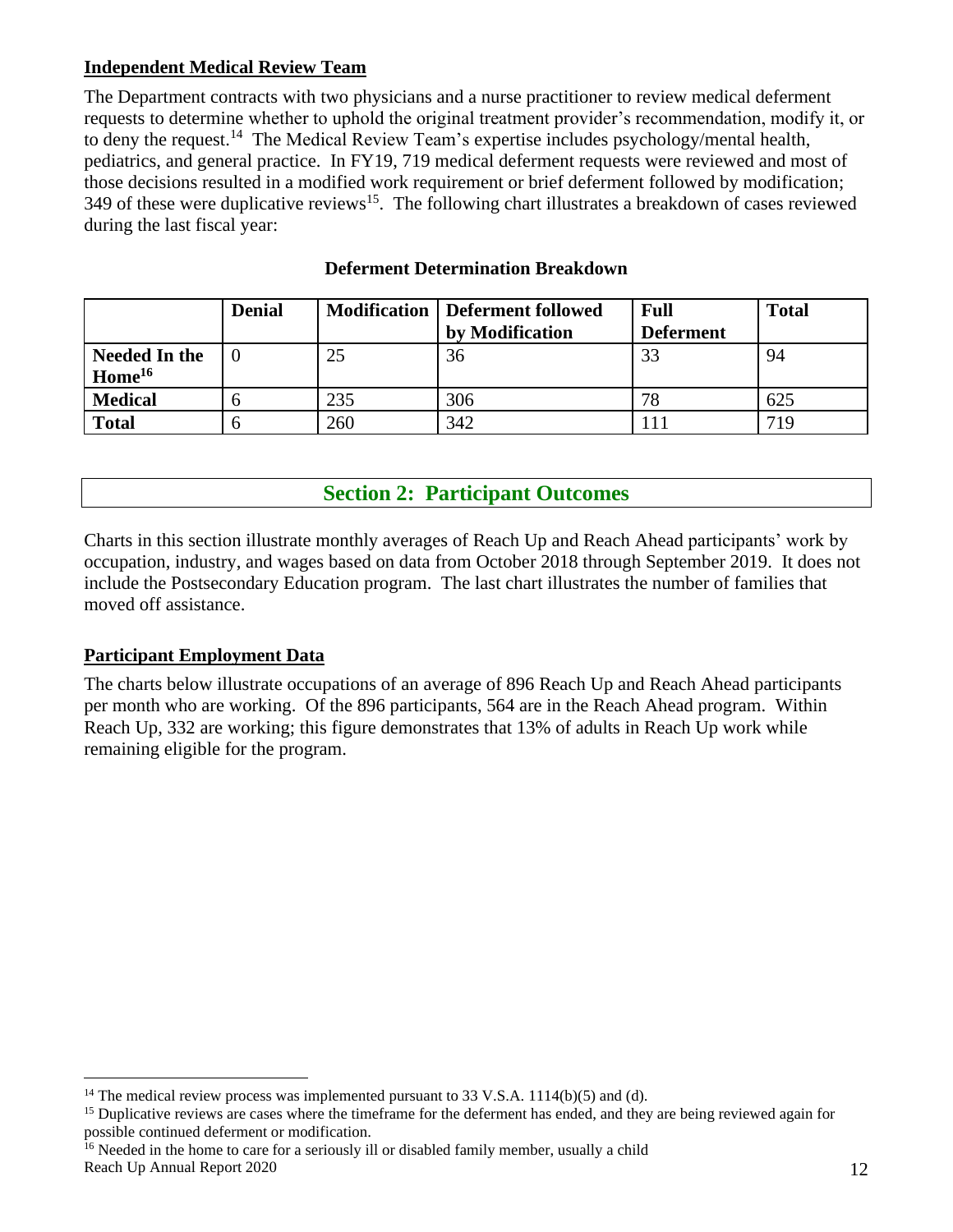

#### **Reach Up Participants Employed by Occupation October 2018 through September 2019**

| <b>Occupation</b>                   | <b>Average Number</b><br>of Participants | Percentage in<br><b>Each Occupation</b> |
|-------------------------------------|------------------------------------------|-----------------------------------------|
| Other*                              | 29                                       | 3.3%                                    |
| Transportation                      | 9                                        | 1.0%                                    |
| <b>Building Service</b>             | 10                                       | 1.2%                                    |
| Domestic Services (Private Homes)   | 17                                       | 1.9%                                    |
| Machine Work                        | 28                                       | 3.1%                                    |
| <b>Personal Service</b>             | 33                                       | 3.7%                                    |
| Unknown                             | 39                                       | 4.3%                                    |
| Education (Teachers, etc.)          | 39                                       | 4.3%                                    |
| Clerical                            | 39                                       | 4.4%                                    |
| <b>Lodging Service</b>              | 49                                       | 5.5%                                    |
| Health Services (Nurses, etc.)      | 113                                      | 12.6%                                   |
| <b>Food Service</b>                 | 119                                      | 13.3%                                   |
| <b>Sales</b>                        | 139                                      | 15.6%                                   |
| Professional, Technical, Managerial | 231                                      | 25.8%                                   |
| <b>Total Participants Employed</b>  | 896                                      | 100.0%                                  |
|                                     |                                          |                                         |

\* *Each of the occupations consolidated in the "Other" category employed less than 1% of the participants.*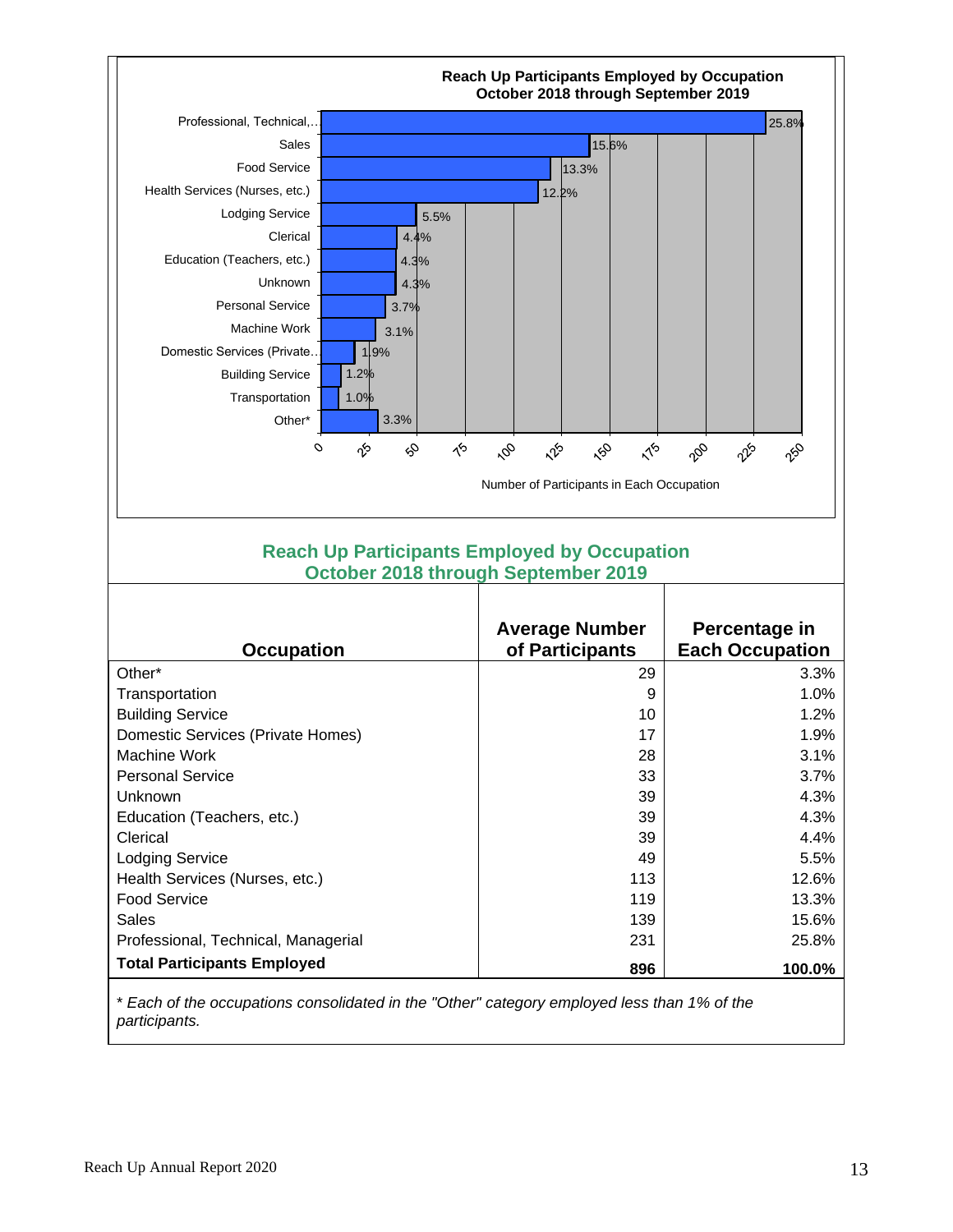| <b>Reach Up Participants Employed by Industry</b><br>October 2018 through September 2019 |                                          |                                                    |  |  |
|------------------------------------------------------------------------------------------|------------------------------------------|----------------------------------------------------|--|--|
| <b>Industry</b>                                                                          | Percentage<br>in Each<br><b>Industry</b> | Average<br><b>Number of</b><br><b>Participants</b> |  |  |
| Services                                                                                 | 53.2%                                    | 476                                                |  |  |
| <b>Retail Trade</b>                                                                      | 9.7%                                     | 87                                                 |  |  |
| <b>Transportation &amp; Public</b><br>Utilities                                          | 7.8%                                     | 70                                                 |  |  |
| Manufacturing                                                                            | 4.4%                                     | 39                                                 |  |  |
| Government                                                                               | 0.9%                                     | 8                                                  |  |  |
| Agric/Forestry/Fishing/Mining                                                            | 0.7%                                     | $\overline{7}$                                     |  |  |
| Construction                                                                             | 0.7%                                     | 6                                                  |  |  |
| <b>Wholesale Trade</b>                                                                   | 0.4%                                     | 4                                                  |  |  |
| Finance/Insurance/Real<br>Estate                                                         | 0.2%                                     | $\overline{2}$                                     |  |  |
| Other/Unknown                                                                            | 22.1%                                    | 198                                                |  |  |
| <b>Total Participants Employed</b><br>896                                                |                                          |                                                    |  |  |

The charts below illustrate the percentage of employed Reach Up and Reach Ahead participants in each wage range. They do not include newly employed or self-employed adults whose earnings have yet to be verified, or adults in supported work placements who are not earning wages. Participants starting self-employment may have a net income equivalent to less than \$10.78 per hour, Vermont's 2019 minimum wage. The percentage of participants making at least \$12 per hour has increased every year in the last three: 25% in 2017, 33% in 2018, and **39% in 2019**. The number of participants earning wages in the highest bracket of at least \$15 per hour increased from 8.7% in 2018 to 12.3% in 2019.

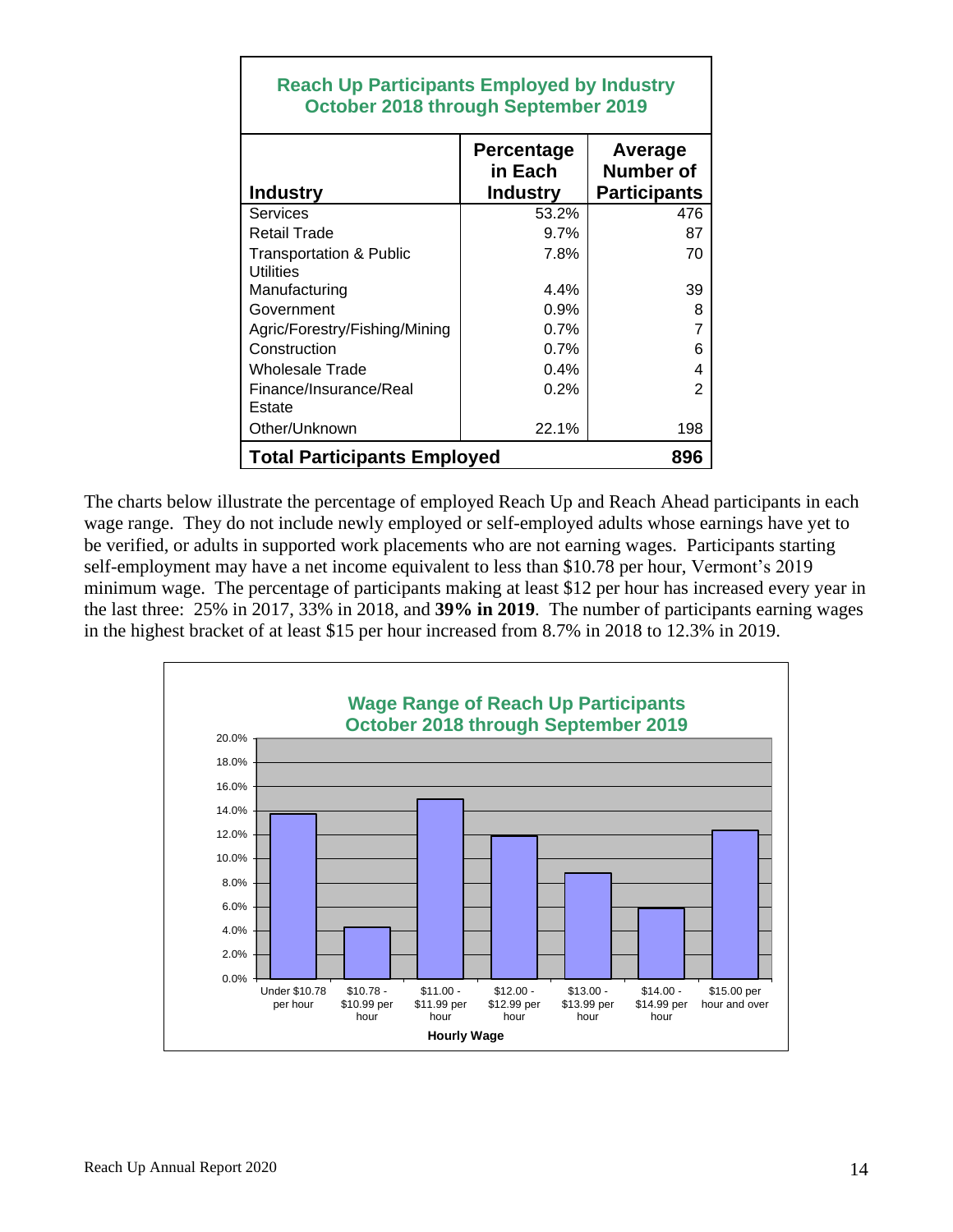| <b>Reach Up Participants by Wage Range</b><br>October 2018 through September 2019 |                             |                                                    |  |  |  |
|-----------------------------------------------------------------------------------|-----------------------------|----------------------------------------------------|--|--|--|
| Wage                                                                              | Percentage in<br>Wage Range | Average<br><b>Number of</b><br><b>Participants</b> |  |  |  |
| Under \$10.78 per hour                                                            | 13.7%                       | 123                                                |  |  |  |
| \$10.78 - \$10.99 per hour                                                        | 4.3%                        | 39                                                 |  |  |  |
| \$11.00 - \$11.99 per hour                                                        | 15.0%                       | 134                                                |  |  |  |
| \$12.00 - \$12.99 per hour                                                        | 11.9%                       | 106                                                |  |  |  |
| \$13.00 - \$13.99 per hour                                                        | 8.8%                        | 79                                                 |  |  |  |
| \$14.00 - \$14.99 per hour                                                        | 5.9%                        | 52                                                 |  |  |  |
| \$15.00 per hour and over                                                         | 12.3%                       | 111                                                |  |  |  |
| Unknown                                                                           | 27.7%                       | 248                                                |  |  |  |
| <b>Average Participants Employed Per</b>                                          |                             |                                                    |  |  |  |
| <b>Month</b><br>896                                                               |                             |                                                    |  |  |  |

#### **Adults Participating in Training and Education Programs**

Some participants may take part in short-term training and education programs. Participants in Reach Up who need work experience may be placed in supported work experiences and community service placements where they do not earn wages. These participants are included in the table below:

| <b>Parents Participating in Training and Education Programs</b><br>October 2018 through Sept 2019 |                                                 |  |  |  |
|---------------------------------------------------------------------------------------------------|-------------------------------------------------|--|--|--|
| <b>Activity Type</b>                                                                              | <b>Average Number of</b><br><b>Participants</b> |  |  |  |
| <b>Work Experience</b>                                                                            | 99                                              |  |  |  |
| On-the-Job Training                                                                               | O                                               |  |  |  |
| <b>Vocational Education</b>                                                                       | 26                                              |  |  |  |
| Job Skills Training                                                                               | 9                                               |  |  |  |
| <b>Education Related to Employment</b>                                                            | 8                                               |  |  |  |
| <b>Satisfactory School Attendance</b><br>28                                                       |                                                 |  |  |  |
| <b>Average Participants per</b>                                                                   |                                                 |  |  |  |
| <b>Month:</b>                                                                                     | 170                                             |  |  |  |

#### **Historic Caseloads**

When Vermont's TANF reauthorization waiver expired on July 1, 2001, the state was required to comply with TANF reauthorization regulations. At that time, there were 5,500 families on assistance. Data in the following chart represents the average monthly number of families for each state fiscal year. Caseload increases between state fiscal years 2007 and 2013 reflect the national economic recession at that time. Since 2013, caseloads have steadily declined each year. This is likely due to improved economic conditions and the work of our case managers to support parents with their Family Development Plans. A small portion of the decline can also be attributed to families who left Reach Up after time limits were implemented in May 2014. Despite the trend in declining caseloads over the last few years, it is expected that this decrease will level off and start to increase again in the next few years.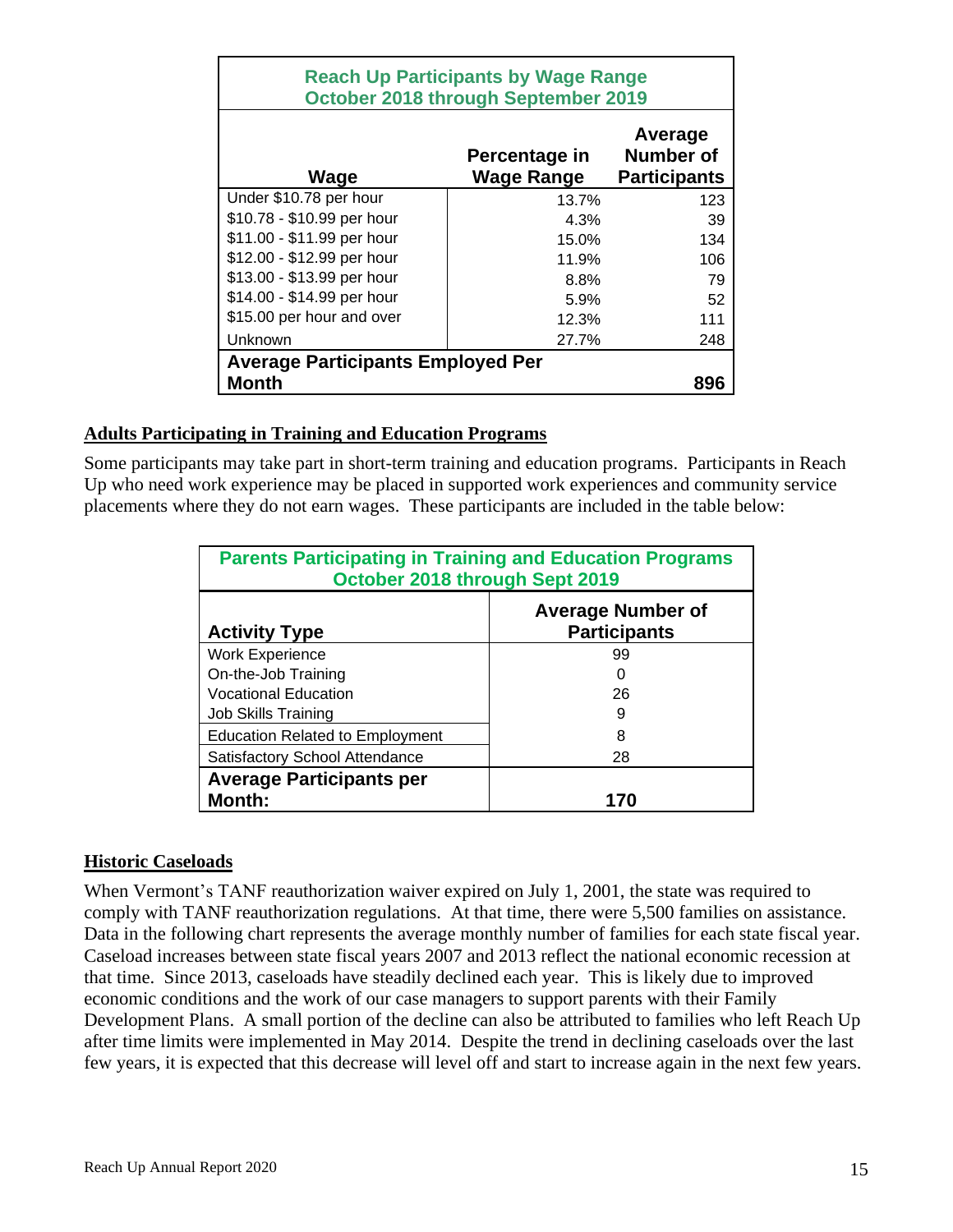



## **Section 3: 3SquaresVT Participation of Reach Up Leavers**

<span id="page-15-0"></span>This chart illustrates 3SquaresVT participation for individuals who left Reach Up in state fiscal year 2019. An average of 2,159 families left Reach Up each quarter; an average of 1,799 or 83% of these families were still off Reach Up 4 months later. When they left Reach Up, 88% of these families were receiving 3SquaresVT benefits; 4 months later, 61% still received 3SquaresVT.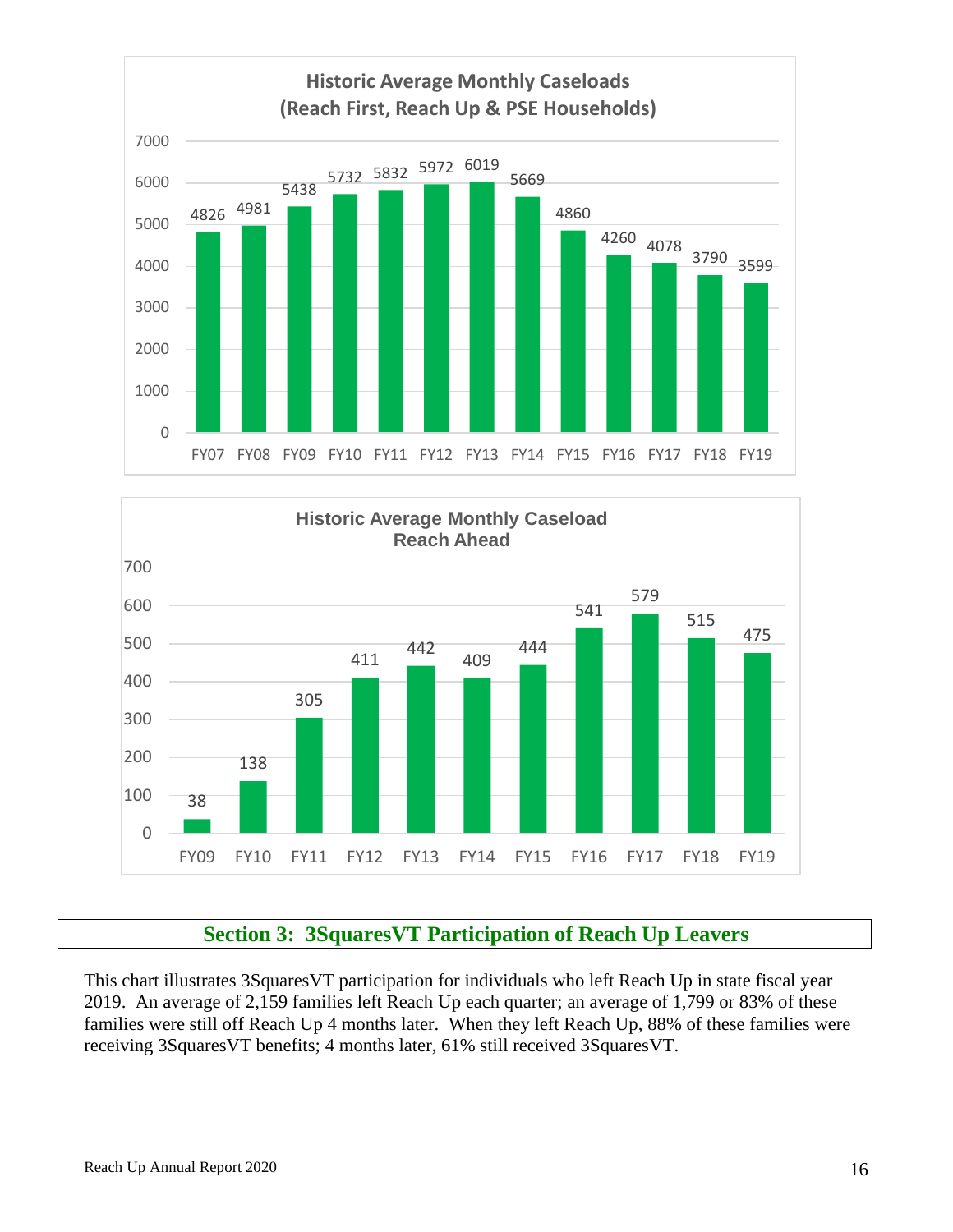| Reach Up Leavers' Participation in Food Stamps-- Fiscal Year 2019 |                                     |                                            |                                            |                                            |         |
|-------------------------------------------------------------------|-------------------------------------|--------------------------------------------|--------------------------------------------|--------------------------------------------|---------|
|                                                                   | Quarter<br>Ending<br><b>Sep '18</b> | Quarter<br><b>Ending</b><br><b>Dec '18</b> | Quarter<br><b>Ending</b><br><b>Mar '19</b> | Quarter<br><b>Ending</b><br><b>Jun '19</b> | Average |
| 1. Total number of individuals who left Reach Up                  | 2,270                               | 2,189                                      | 2,096                                      | 2,081                                      | 2,159   |
| 2. Those in #1 who were not receiving Reach Up in                 | 1,928                               | 1,846                                      | 1,722                                      | 1,699                                      | 1,799   |
| the 4th month after leaving Reach Up                              | 85%                                 | 84%                                        | 82%                                        | 82%                                        | 83%     |
| 3. Those in #2 who were enrolled in 3SquaresVT at                 | 1,717                               | 1,589                                      | 1,542                                      | 1,466                                      | 1,579   |
| the time of leaving Reach Up                                      | 89%                                 | 86%                                        | 90%                                        | 86%                                        | 88%     |
| 4. Those in #3 who were also enrolled in                          | 1,047                               | 993                                        | 901                                        | 893                                        | 959     |
| 3SquaresVT in the 4th month after leaving Reach                   |                                     |                                            |                                            |                                            |         |
| Up                                                                | 61%                                 | 62%                                        | 58%                                        | 61%                                        | 61%     |

## **Section 4: Health Care Enrollment of Reach Up Leavers**

<span id="page-16-0"></span>Vermont is a leader in providing health care assistance to children and families. When a family's income exceeds the Medicaid eligibility threshold due to earnings or increased child support, the family will continue to be eligible for Medicaid through Transitional Medical Assistance (TMA) regardless of the family's increased earnings. TMA extends a family's Medicaid eligibility for up to 12 months.<sup>17</sup>

## **Section 5: Summary of Reports by Contractors**

<span id="page-16-1"></span>Leslie Black-Plumeau, an independent contractor with the DCF, submitted a *2017 Reach Up Leavers: Employment, earnings and use of support programs of families after leaving Reach Up* in October 2019. The following excerpt is taken from that report, written by Leslie Black-Plumeau and Rob McIntyre:

#### *Summary:*

- *Families who left Vermont's Reach Up program in 2017 fared better in terms of employment and earnings than their counterparts in 2013—the last time a study like this was conducted. More of the 2017 leavers were employed and they had higher earnings during the year after leaving Reach Up.*
- *The 2017 leavers faced an economy that was even better than during the recovery's early years when the 2013 leavers were looking for work. In 2018, the unemployment rate averaged 2.8%--the lowest point in Vermont since the Great Recession.*
- *During the year after they left Reach Up, 81% of the 2017 leaver families worked at some point. Their median annual earnings over the course of the year were about \$15,000—up from \$12,000 among the 2013 leavers.*
- *Most of the families did not return to Reach Up during the year after their initial 2017 exit, but 32% returned at least once—virtually unchanged from the return rate among the 2013 leavers.*

The report is available on the DCF website here: <https://dcf.vermont.gov/sites/dcf/files/2017%20Reach%20Up%20Leavers%20Report.pdf>

A report submitted by Leslie Black-Plumeau Consulting, LLC. on families who left Reach Up due to time limits, is included in Section 8 of this report.

<sup>&</sup>lt;sup>17</sup> Health Benefits Eligibility and Enrollment rule § 7.03(a)(6)(i).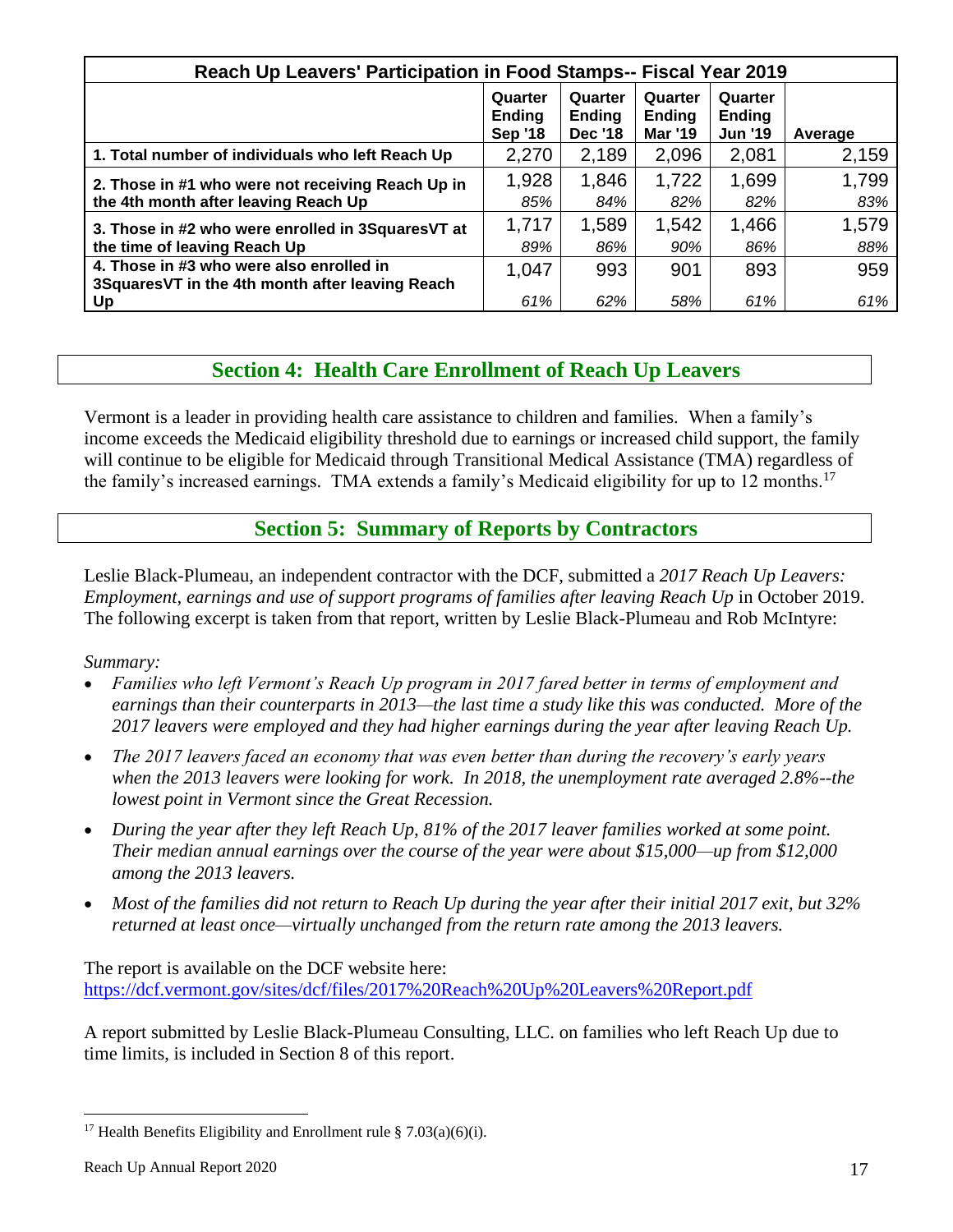Elevate, an organization of Yale University, compiled the *Goals and Needs Assessment Results* as part of implementation for the Vermont MOMS Partnership™.

Major findings from this survey-based research include:

- 97% of respondents indicated an interest in participating in the soon-to-launch Vermont MOMS Partnership™, showing a strong desire for mothers to improve their mental health status.
- The most common barriers mothers reported included transportation, childcare, ability to afford enough food and diapers, lack of social connection, and housing insecurity.
- Many of the above barriers are specifically associated with increased depressive symptoms in the mothers surveyed.

## **Section 6: Work Participation Rates and the Caseload Reduction Credit**

<span id="page-17-0"></span>States must submit quarterly data on all TANF recipients to the U.S. Department of Health and Human Services, Administration for Children and Families (ACF). The work requirement for each family varies from 20 – 35 hours, depending on the age of the youngest child and whether it is a two-parent or single-parent family. Participants must fulfill those hours by taking part in federally approved "countable" activities. Those activities include paid employment, community service, limited hours of job search and readiness, and in a few cases, job training and education.<sup>18</sup> ACF computes each state's monthly Work Participation Rate for two categories: All Families and families with two parents in the Reach Up assistance group (Two-Parent Families). The rates are averaged over 12 months to calculate the state's overall Work Participation Rate for the federal fiscal year. States are required to meet a 50% All-Family rate and a 90% Two-Parent Family rate.

Section 407(b)(3) of the Social Security Act, as amended by the Deficit Reduction Act of 2005 (DRA), provides for an adjustment to a state's fiscal year Work Participation Rate based on declines in the state's caseload during the prior Federal Fiscal Year (FFY). This adjustment to the Work Participation Rate is called the state's caseload reduction credit (CRC). The CRC gives states credit based on the actual reduction in the caseload between the statutory base year and the comparison year. The DRA changed the base year of the calculation from 1995 to 2005.

| <b>TANF Work Participation Rates, Federal Fiscal Year 2018</b> |                     |                   |  |  |
|----------------------------------------------------------------|---------------------|-------------------|--|--|
|                                                                | <b>All Families</b> | 2-Parent Families |  |  |
| 1st quarter                                                    | 47.1%               | 55.8%             |  |  |
| 2nd quarter                                                    | 48.0%               | 57.4%             |  |  |
| 3rd quarter                                                    | 46.5%               | 62.2%             |  |  |
| 4th quarter                                                    | 43.6%               | 57.0%             |  |  |
| Average19                                                      | 46.3%               | 58.1%             |  |  |

The chart below illustrates Vermont's estimated participation rates as calculated, but not yet finalized, by the ACF:

 $18$  Further federal limitations on hours of participation and the age of participants in certain activities exist.

<sup>&</sup>lt;sup>19</sup> The Work Participation Rates are submitted quarterly to ACF, however the final calculations have not been finalized and released.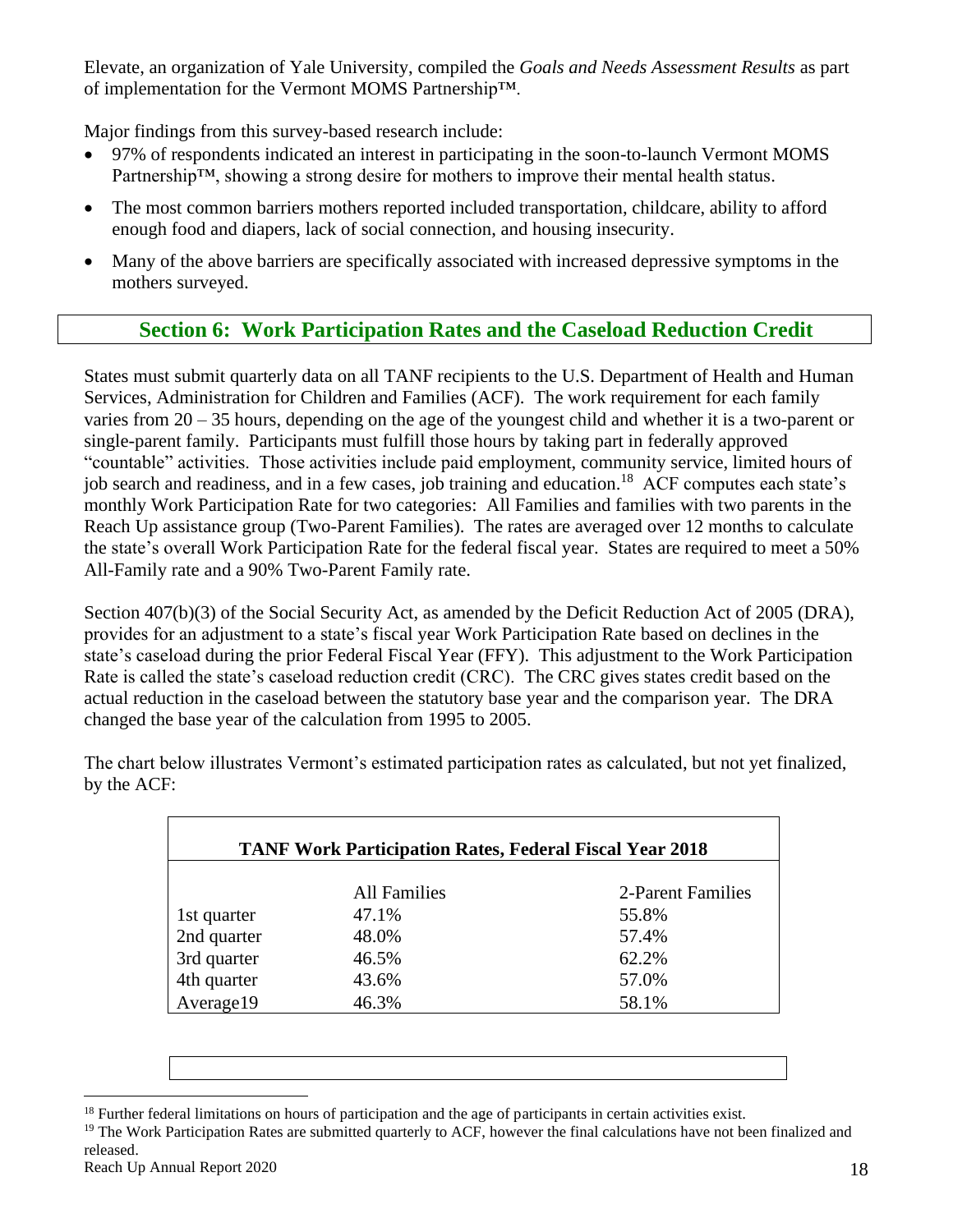| <b>Caseload Reduction Credit (CRC)</b> |              |                   |  |  |
|----------------------------------------|--------------|-------------------|--|--|
|                                        | All Families | 2-Parent Families |  |  |
| Rate submitted to                      | 43.5%        | 62.0%             |  |  |

Applying the CRC to the participation rates results in an 89.8 percent All Families rate and a 100 percent Two-Parent rate. Vermont is on-track to meet the 2019 Work Participation Rate for both All-Families and Two-Parent rates.

The Work Participation Rate is only one part of measuring participants' journeys to financial stability. A large part of this progress involves addressing multiple, complex barriers to employment which are not recognized by the federal government in Work Participation Rates. For example, the federal requirements around activities that may be included in the Work Participation Rate do not include education in most circumstances. They also do not include addressing other major barriers to participation such as lack of childcare, transportation, or housing.

## **Section 7: Basic Needs, Housing Allowances, and Maximum Grants**

#### <span id="page-18-0"></span>**Basic Needs and Housing Allowances**

ACF20

The Department calculates a basic needs standard that includes certain requirements considered essential to all individuals. These needs include food, shelter, clothing, fuel, utilities, personal incidentals, core services, and special housing needs. This standard of combined basic needs increases according to household size from \$585 per month for a household of one, to \$2,012 per month for a household of eight. Each year the Department reports the current basic needs standard and budget which is adjusted to reflect an annual cost-of-living increase. DCF makes the annual cost-of-living increase calculation by running the basic needs standard and housing allowance through a computer program that recalculates these numbers based on changes in the Consumer Price Index (CPI) and housing costs reported by families participating in the Reach Up program living inside and outside Chittenden County. The revised needs standard and housing allowance are run through a simulation of the Reach Up population to estimate the fiscal impact of making cost-of-living adjustments. The simulation is run against the amount budgeted for Reach Up to determine the percentage of total needs the department can pay with existing funds. Consistent with 33 V.S.A. §101(4), DCF currently pays 49.6% of the total needs determined as of 2008.

The charts below illustrate the current basic needs for families of one to eight members; basic needs if adjusted in December 2019 for the cost-of-living increase; current housing costs; and housing costs if adjusted.

Reach Up Annual Report 2020 19 <sup>20</sup> The caseload reduction rates are submitted to ACF in December 2019; Vermont is waiting for confirmation of the caseload reduction rates.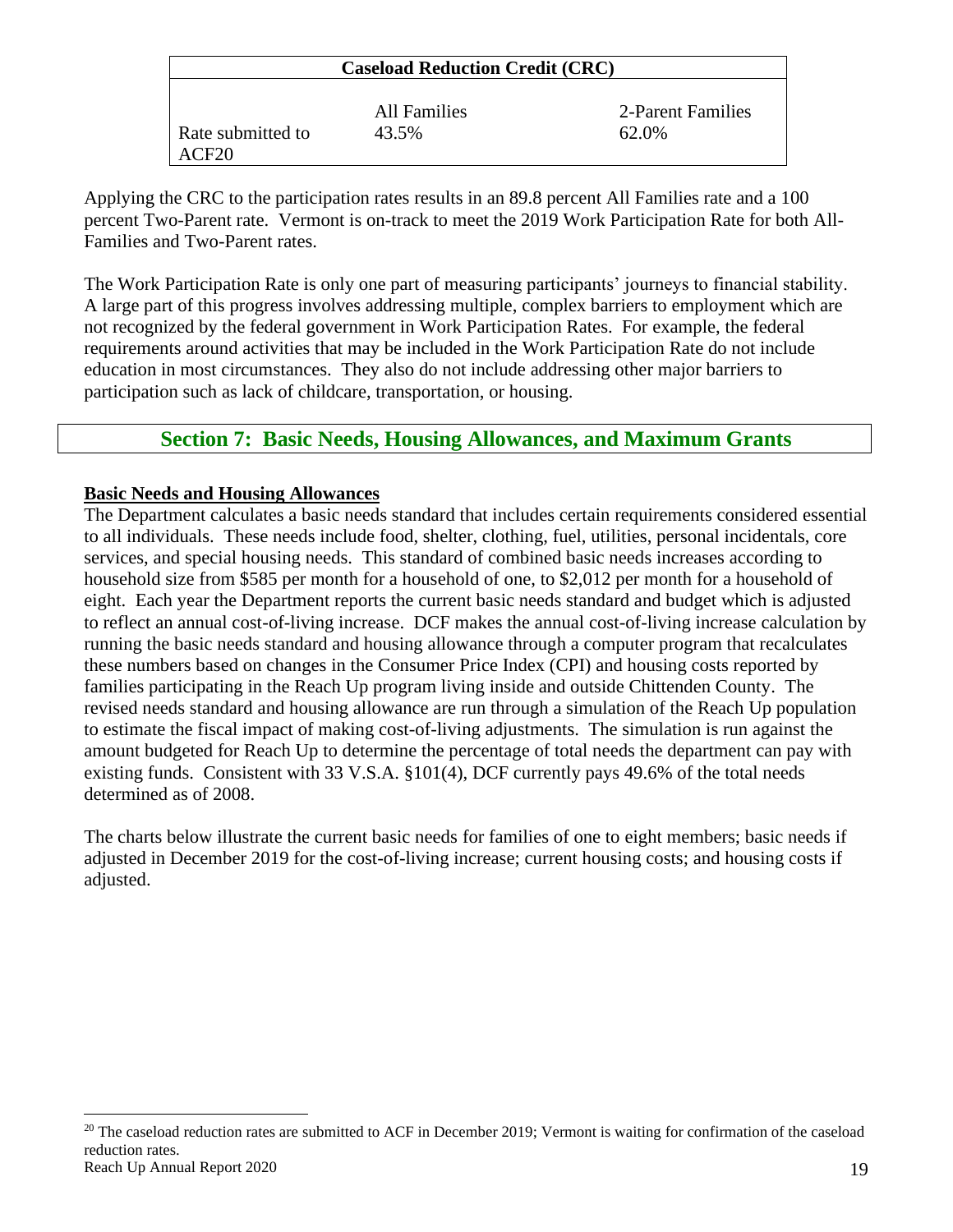| <b>Family Size</b>     | <b>Existing Basic Needs -</b><br>2008 Standards<br>(last changed Aug 2019) | Basic needs if adjusted with<br>the annual cost-of-living<br>increase (Dec 2019) |
|------------------------|----------------------------------------------------------------------------|----------------------------------------------------------------------------------|
|                        | \$585                                                                      | \$655                                                                            |
| 2                      | \$771                                                                      | \$958                                                                            |
| 3                      | \$1,011                                                                    | \$1,256                                                                          |
| 4                      | \$1,209                                                                    | \$1,502                                                                          |
| 5                      | \$1,418                                                                    | \$1,762                                                                          |
| 6                      | \$1,560                                                                    | \$1,939                                                                          |
| 7                      | \$1,803                                                                    | \$2,240                                                                          |
| 8                      | \$2,012                                                                    | \$2,499                                                                          |
| Each additional person | \$193                                                                      | \$240                                                                            |

#### **Basic Needs and Housing Allowance**

| <b>Housing Allowances</b> | <b>Existing Housing</b><br><b>Allowance</b><br>(last changed Oct 2001) | Housing allowance if<br>adjusted to the annual<br>median cost (Dec 2019) <sup>21</sup> |
|---------------------------|------------------------------------------------------------------------|----------------------------------------------------------------------------------------|
| <b>Chittenden County</b>  | \$450                                                                  | \$634                                                                                  |
| Outside Chittenden        |                                                                        |                                                                                        |
| County                    | \$400                                                                  | \$589                                                                                  |

*\* based on what clients report they pay for housing.*

#### **Current Maximum Grants**

As mentioned in the "Highlights" section of this report, the Reach Up grant amount changed in August 2019. The chart below shows the maximum grants for families of one to four members. Grants in Chittenden County are higher due to a history of higher shelter costs and a higher housing allowance. All families with out-of-pocket shelter costs in excess of maximum allowances may receive up to \$45 more in their grant as a special needs housing allowance.

| <b>Family Size</b> | <b>Outside</b><br><b>Chittenden</b><br>County | <b>Chittenden</b><br>County |
|--------------------|-----------------------------------------------|-----------------------------|
|                    | \$489                                         | \$513                       |
| 2                  | \$581                                         | \$606                       |
|                    | \$700                                         | \$725                       |
|                    | \$798                                         | \$823                       |

Reach Up Annual Report 2020 20 <sup>21</sup> Based on what participants report paying for housing. These figures are significantly lower than market rent, due to the combination of subsidized housing, "doubling up," and other arrangements families must make to maintain housing.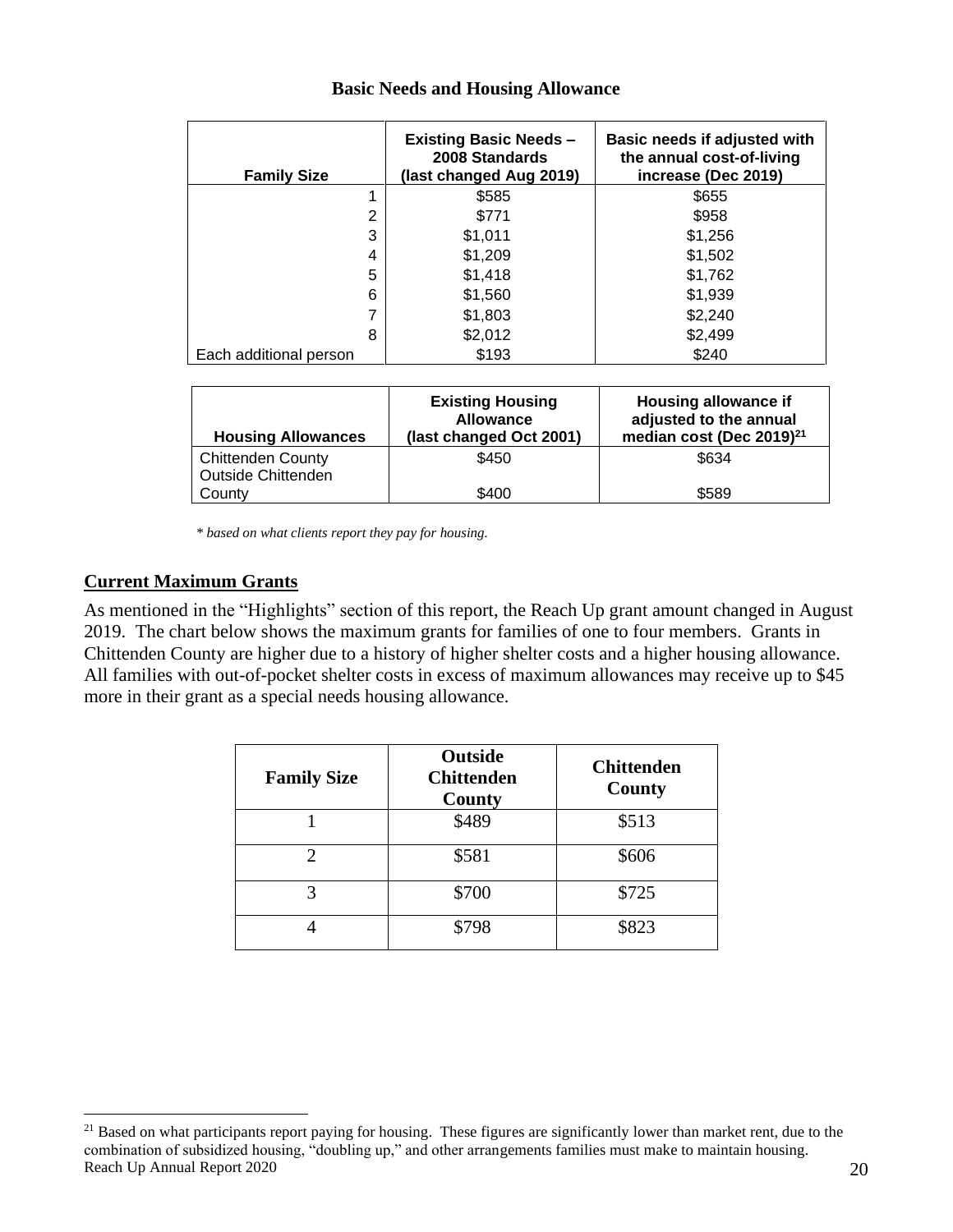## **Section 8: Profiles of Families with 60 Countable Months of Reach Up**

<span id="page-20-0"></span>During the last fiscal year, there were 278 average monthly cases at the 60-month limit.

Families in this population face significantly higher rates of common barriers than those in the overall Reach Up population. The most significant barrier is adult employment in both groups. However, 80% of families who have received at least 60 months of assistance present with poor or no work history, or no employment opportunities, compared to 62% of the overall Reach Up population.

Additional comparisons include:

| <b>Barrier</b>           | <b>Overall Reach Up Population</b> | <b>60 Month Population</b> |
|--------------------------|------------------------------------|----------------------------|
| <b>Emotional Health</b>  | 24%                                | 43%                        |
| <b>Health and Safety</b> | 21%                                | 35%                        |
| <b>Transportation</b>    | 29%                                | 36%                        |



### **An in-depth look at time limit leavers**<sup>22</sup>

Between October 2017 and September 2018 (FFY 2018), DCF identified 155 instances of families leaving Reach Up due to time limits. This period was selected because the exit dates of these families would allow us to examine their use of support programs and their rate of returning to Reach Up during the 12 months following their "forced" (due to time limits) exit from Reach Up.

Some families had multiple instances of being forced to leave Reach Up in FFY 2018 because they left, returned to Reach Up and left again within this period. For this reason, the number of unique families

Reach Up Annual Report 2020 21 <sup>22</sup> Information in the remainder of Section 8 prepared and written by Black-Plumeau Consulting, LLC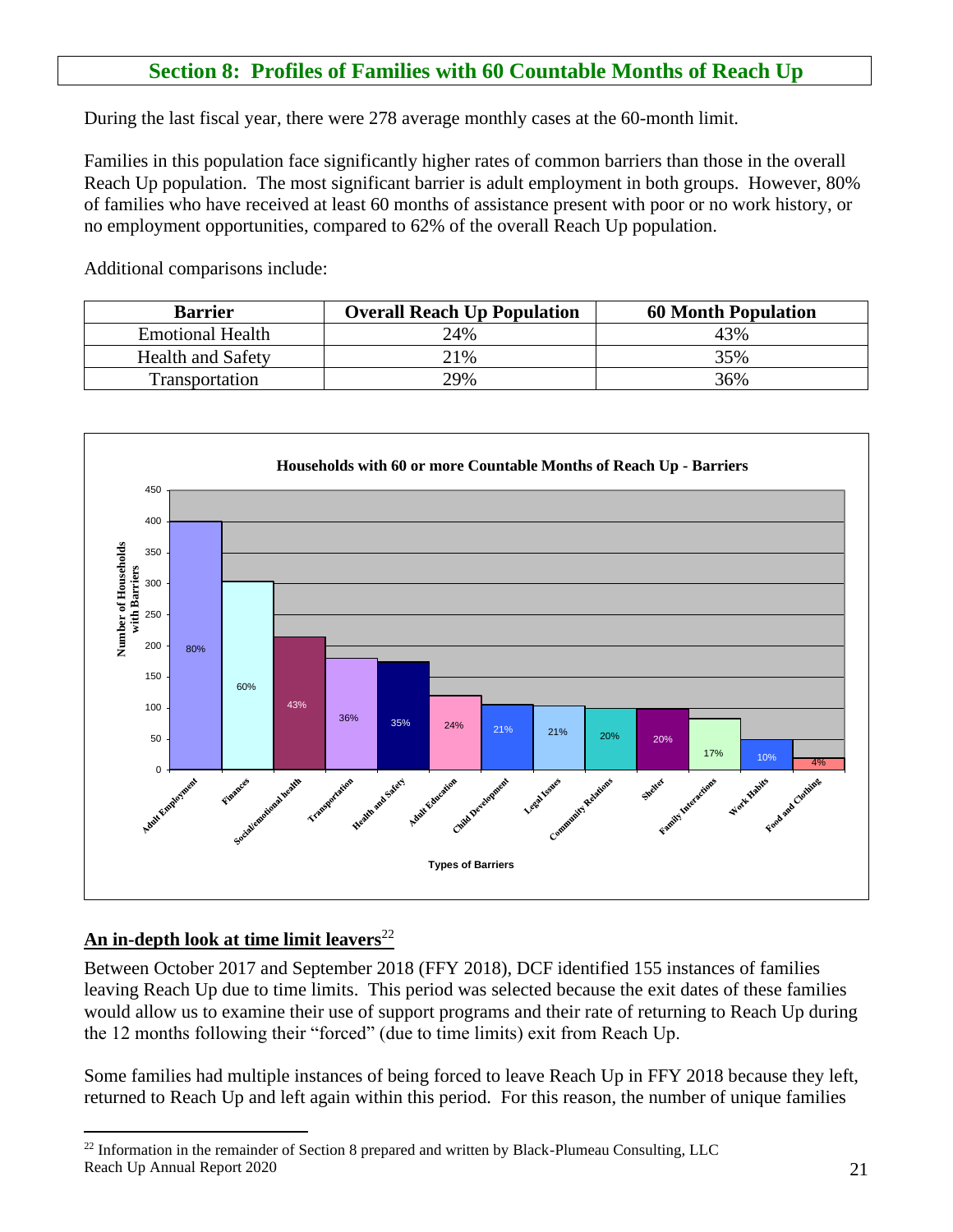forced to leave Reach Up during this period was 122, down from 166 a year earlier. For families who exited Reach Up more than once, this analysis focused on the experiences related to their earliest Reach Up exit during FFY 2018.

On average, 13 families were forced to leave Reach Up due to time limits each month during FFY 2018.

### **Most time limit leavers continued to use 3SquaresVT**

Few families forced to leave Reach Up because of time limits stopped using the 3SquaresVT program after leaving Reach Up. The percentage using 3SquaresVT dropped from 97.5% in the exit month to 88.5% two months after leaving Reach Up. However, during the entire 12-month period after exiting Reach Up, 97.5% of the time limit leavers had used 3SquaresVT at some point—down slightly from the leavers a year earlier.

| Period of forced Reach Up<br>exit | In exit<br>month | 1st month after RU<br>exit | 2nd month after RU<br>exit | At any time during<br>12 months after exit |
|-----------------------------------|------------------|----------------------------|----------------------------|--------------------------------------------|
| Oct 2017-Sep 2018                 | 97.5%            | 95.1%                      | 88.5%                      | $97.5\%$                                   |
| Oct 2016-Sep 2017                 | 99.3%            | 96.4%                      | 94.4%                      | 99.3%                                      |
| Nov 2015-Oct 2016                 | 99.5%            | 97.4%                      | 93.7%                      | $99.5\%$                                   |

### **Use of 3SquaresVT after forced Reach Up exit**

### **About 30 percent used GA during the year after leaving Reach Up**

About 30% of the leaving families used the GA program during the 12 months after their forced Reach Up exit. This is down from the 37% of GA use among the time limit leavers a year earlier**.** 

#### **Use of GA after forced Reach Up exit**

|                                                   | In exit<br>month | 1st month after<br>RU exit | 2nd month after<br>RU exit | At any time during<br>12 months after exit |
|---------------------------------------------------|------------------|----------------------------|----------------------------|--------------------------------------------|
| Families exiting Reach Up<br>in Oct 2017-Sep 2018 | 4.9%             | 8.2%                       | 7.4%                       | 29.5%                                      |
| Families exiting Reach Up<br>in Oct 2016-Sep 2017 | 6.5%             | 7.7%                       | 7.4%                       | 36.7%                                      |
| Families exiting Reach Up<br>in Nov 2015-Oct 2016 | 5.3%             | 6.3%                       | 4.2%                       | 25.4%                                      |

Getting help with housing continued to be the most common type of GA needed among the Reach Up time limit leavers; 82% of the families who used GA during the 12 months after leaving Reach Up used it for housing (temporary housing and rental assistance). This is up from 51% percent among the time limit leavers during the prior year.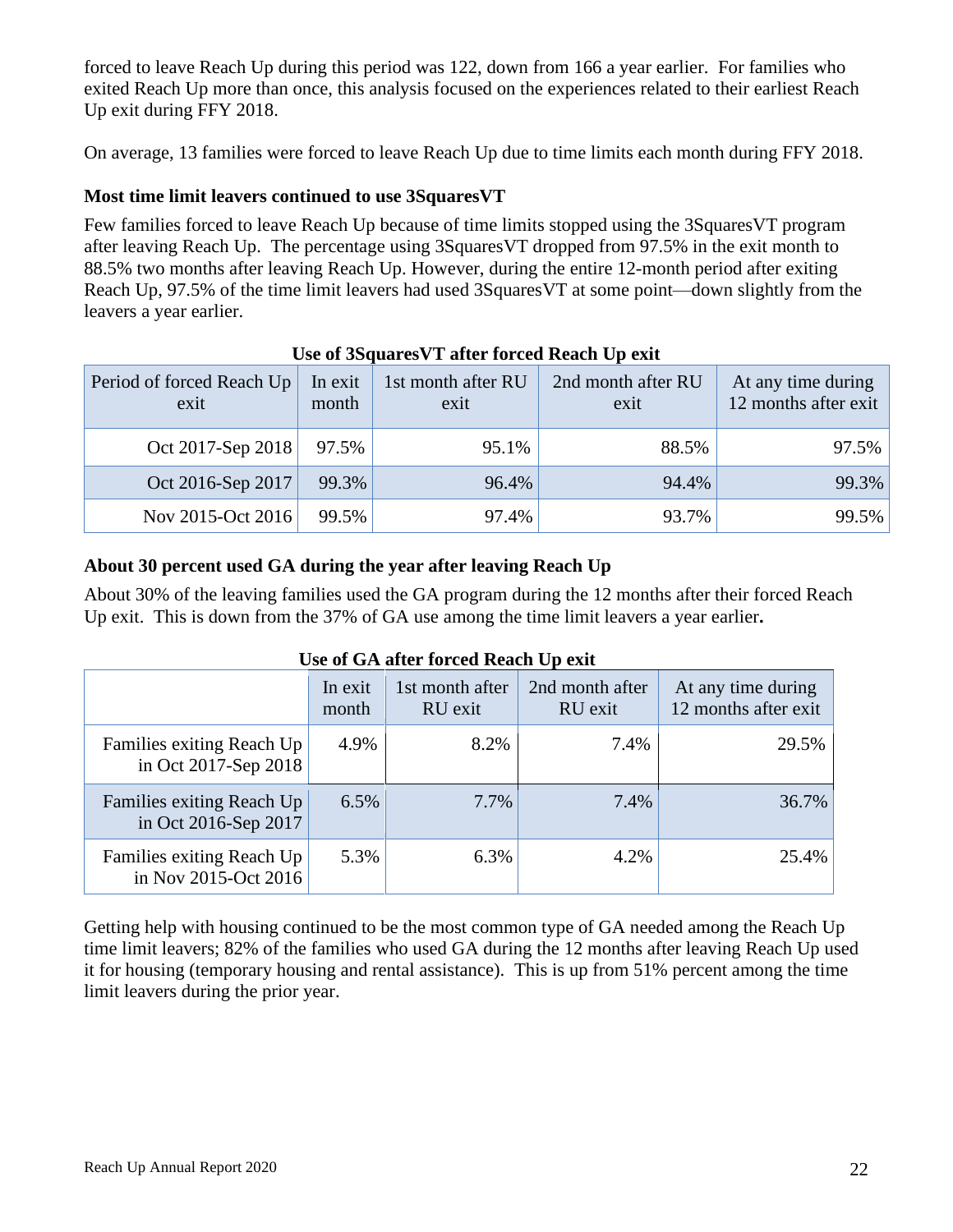| Types of GA used during year after forced Reach Up exit                | Oct 2017-<br><b>Sep 2018</b><br>leavers | Oct 2016 -<br>Sep 2017<br>leavers | Nov 2015 -<br><b>Oct 2016</b><br>leavers |
|------------------------------------------------------------------------|-----------------------------------------|-----------------------------------|------------------------------------------|
| Groceries and PNI                                                      | 8%                                      | 32%                               | 35%                                      |
| Home Ownership/Rental                                                  | 0%                                      | 12%                               | 9%                                       |
| Room                                                                   | 3%                                      | 9%                                | 5%                                       |
| Temp Housing/Catastrophic (1-28 nights)                                | 38%                                     | 19%                               | 20%                                      |
| Temp housing/catastrophic (29-84 nights)                               | 18%                                     | 6%                                | 8%                                       |
| Temp housing/catastrophic (above 84 nights, cold weather<br>exception) | 15%                                     | 0%                                | 0%                                       |
| Dental                                                                 | 3%                                      | 7%                                | 8%                                       |
| Vermont rental subsidy                                                 | 8%                                      | 5%                                | 6%                                       |
| Over limit exception                                                   | 0%                                      | 3%                                | 2%                                       |
| Utilities / Fuel                                                       | 0%                                      | 6%                                | 5%                                       |
| <b>Burial</b>                                                          | 8%                                      | 2%                                | 2%                                       |
| Total:                                                                 | 100%                                    | 100%                              | 100%                                     |

### **Many forced leavers later returned to Reach Up**

Of all families who left Reach Up due to time limits in FFY 2018, 76 families (62%) returned to the program within 12 months after their exit—up slightly from 58% in the prior year.





Reach Up Annual Report 2020 23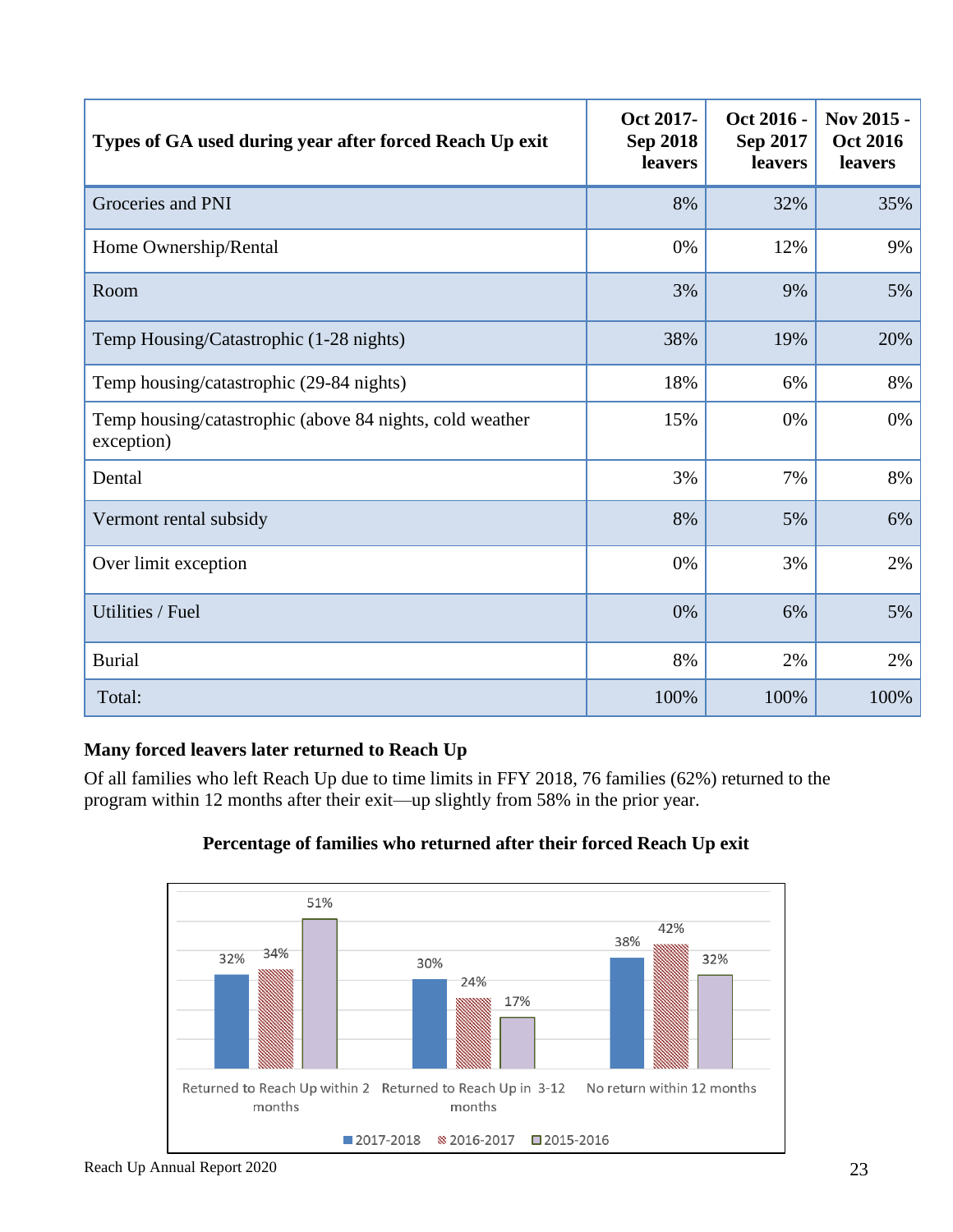Thirty-two percent of the FFY18 leaver families returned within the first two months of their forced exit, similar to the 34% early return rate among FFY 2017 leavers.

## <span id="page-23-0"></span>**Section 9: Families Participating in the Post-Secondary Education (PSE) Program**

Families who participate in the PSE program must have income below 150% of the Federal Poverty Level. They receive case management services, career planning, and support services that help with student needs such as transportation, books, and childcare. Most families in the PSE program are also eligible for a financial grant to help them pay for basic needs while they are attending college. The financial grant is the same as a Reach Up grant, and PSE students work in conjunction with their student advisor and case manager as they pursue their goal of an associate or bachelor's degree.

According to data extracted from ACCESS, an average of 87 students per month participated in the PSE program during FFY19. This is a slight increase from FFY18, despite the trend of decreasing caseloads in the Reach Up program. Additionally, the point in time counts in August 2018 and August 2019 showed 91 and 98 participants respectively. The discrepancy could be due to the benefit source not yet transitioning from Reach Up to PSE at the time the data was extracted, and the point in time count versus the average. Regardless, it is encouraging to note that PSE participation continues to increase gradually.

ESD does not collect barrier information for PSE students, but from discussions with parents and case managers we know that PSE students struggle with many of the same obstacles as Reach Up participants such as finding child care, accessing transportation and affordable housing, and dealing with mental health challenges. In addition to individual obstacles participants face, systemic and statutory barriers prevent the participation of more Vermonters. For example, in a two-parent family, only one parent is currently allowed to participate in the program. This unnecessarily limits the educational attainment of the family. We know that a PSE graduate earns significantly more income than a Reach Up leaver, is more likely to be employed, and returns to Reach Up less frequently<sup>23</sup>. If two parents pursued a degree at the same time, this could potentially result in household income *four times higher* than a single parent Reach Up leaver.

### **Conclusion**

<span id="page-23-1"></span>In this last year, we have seen a positive trend in families leaving Reach Up with employment, higher wages, increases in the number of students in the PSE program, and a decrease in the percentage of transportation barriers. Once again, Vermont's Reach Up program is on track to meet the federal Work Participation Rate giving the program the flexibility to truly meet families where they are. This progress means that more participants are entering the workforce, meeting the financial needs of their families and the workforce needs of their communities.

However, families are still experiencing significant challenges including childcare, transportation, and health issues. Continual improvements to the program aim to use nationally recognized best-practices to serve low-income families with a high degree of compassion, knowledge, and accountability. Some of these enhancements include:

- Continuing to train staff and practice a participant-driven, goal-oriented approach through work with Mathematica Research Organization and Dr. LaDonna Pavetti;
- Studying the demographics of families in Reach Up to more effectively allocate resources and focus attention;

Reach Up Annual Report 2020 24 <sup>23</sup> *2017 Reach Up Leavers,* Leslie Black-Plumeau and Robert McIntyre, October 1, 2019